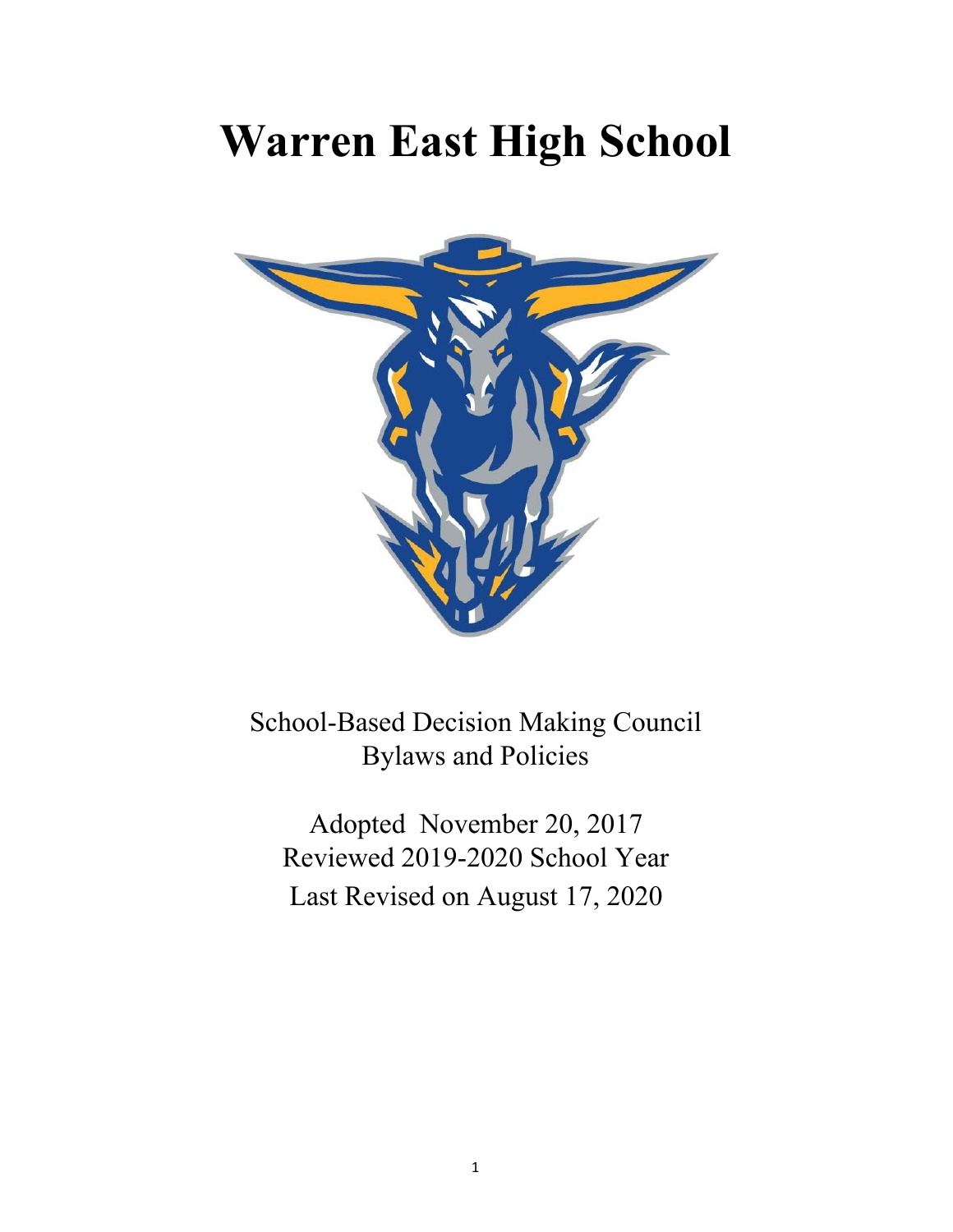# **School Council By-Laws Warren East High School**

#### **Article I. MISSION**

The Warren East High School Based Decision Making Council shall exist to provide fair and equitable leadership and direction in the making of policies that will meet the unique needs of students and community served by Warren East High School.

#### **Article II. MEMBERSHIP**

#### **A. Composition**

- 1. The Council shall be composed of three teachers, two parents, and a principal or an administrator designated by the superintendent on an interim basis.
- 2. If the school's total minority enrollment reaches eight (8) percent or more as of the preceding October  $1<sup>st</sup>$ , and there is no minority elected as a teacher or as a parent in the initial election, a special election shall be conducted by the principal to elect a minority parent to serve on the school council.
- 3. In the event a special election is needed the teachers shall elect a minority teacher from the school's staff. If there are no minority teachers on staff at the school, the teachers shall elect a non-minority teacher to represent the interests of the minority students in the school. If only one minority is on staff, that member shall be asked by the principal to serve.
- 4. If there is a minority teacher on staff and s/he does not wish to serve on the council, the seat shall remain vacant until filled by a minority teacher.
- 5. Although there is no provision in the KRS for additional school council members, the school council does not wish to exclude any constituency in the school from participation in all council meetings. Therefore, the Student Council may designate a student council representative, and the support staff of the school (office, kitchen, custodians, and instructional assistants) may conduct an election for a support staff representative to attend all council meetings as ex-officio members.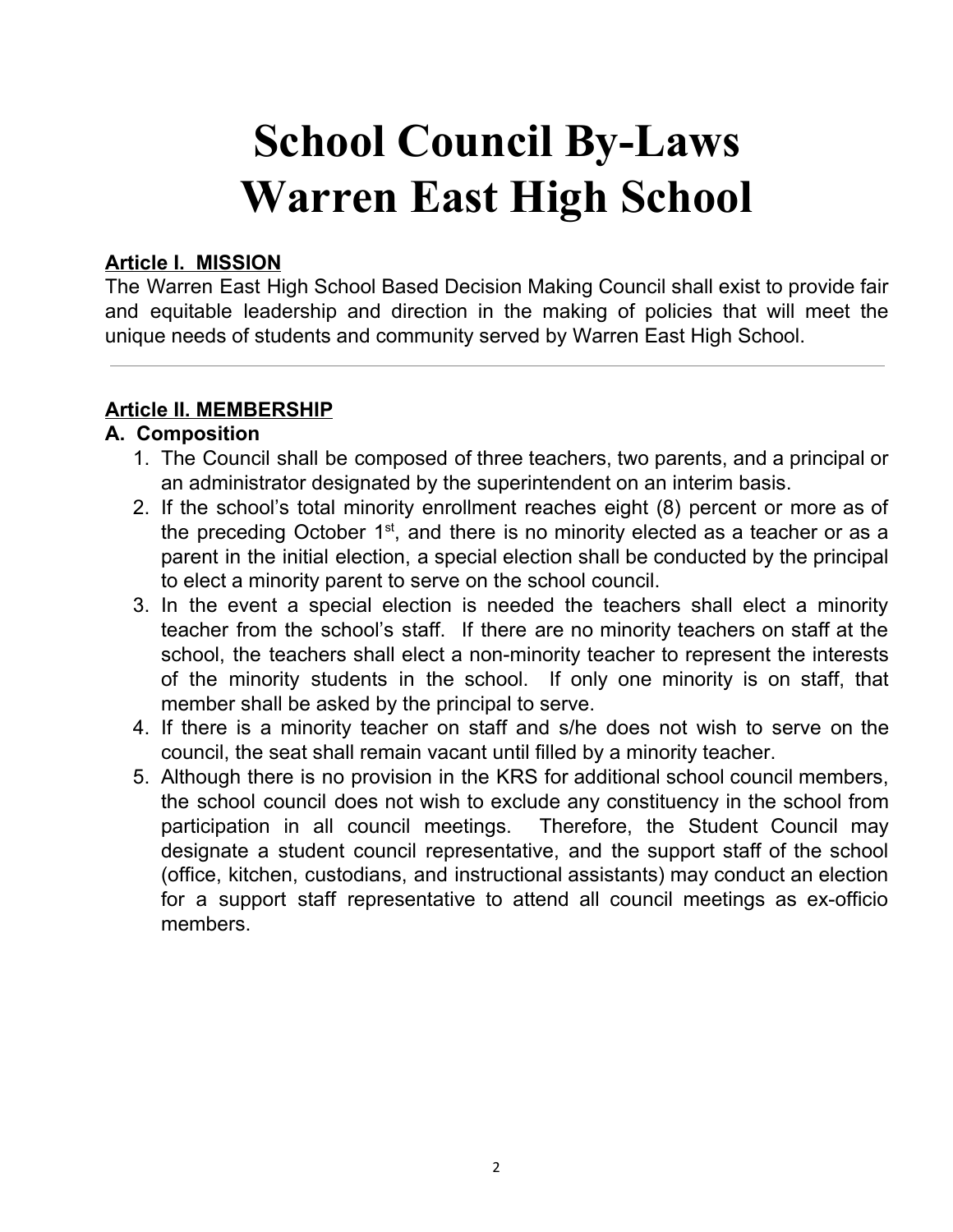# **B. Requirements for Membership**

- 1. All Members
	- a. No one may serve on the school council who has a business interest in the school or designated by KRS 45A.340.
	- b. New members must complete six (6) hours of training from a KDE endorsed trainer.
	- c. Experienced members must complete three hours of training from a KDE endorsed trainer.
	- d. In the event the council must select a principal, the council is required, by law, to obtain training in the recruitment and interviewing prior to the principal selection process.
- 2. Teacher Members
	- a. Teacher council member must possess certification required for their positions as a basis for employment in Kentucky public schools. Itinerant teachers may nominate, serve, and vote in their home school. Counselors may serve as a teacher council member. Principals or assistant principals may not serve as a teacher council member, nor vote in teacher elections.
- 3. Parent Members
	- a. The legal definition of parent allows biological parents, step-parents, foster parent, or person who have court-ordered legal custody to be nominated or to vote.
	- b. According to the law, parents who are nominated or wish to vote must have a child "pre-registered to attend" the school for the next year.
	- c. If a child is in Grade 8 and will attend our school in the following fall, his/her parent would be eligible to be nominated or vote in the election for the next year's school council.
	- d. Parents of 12<sup>th</sup> graders who are exiting our school may nominate but cannot vote for candidates unless they qualify under parts 3B and/or 3C.
	- e. Parent council members cannot be employed in or be related to someone who is employed in the school or in the district administrative office.
	- f. Parent members cannot be a board member or a board member's spouse, nor can they have a business interest in the school.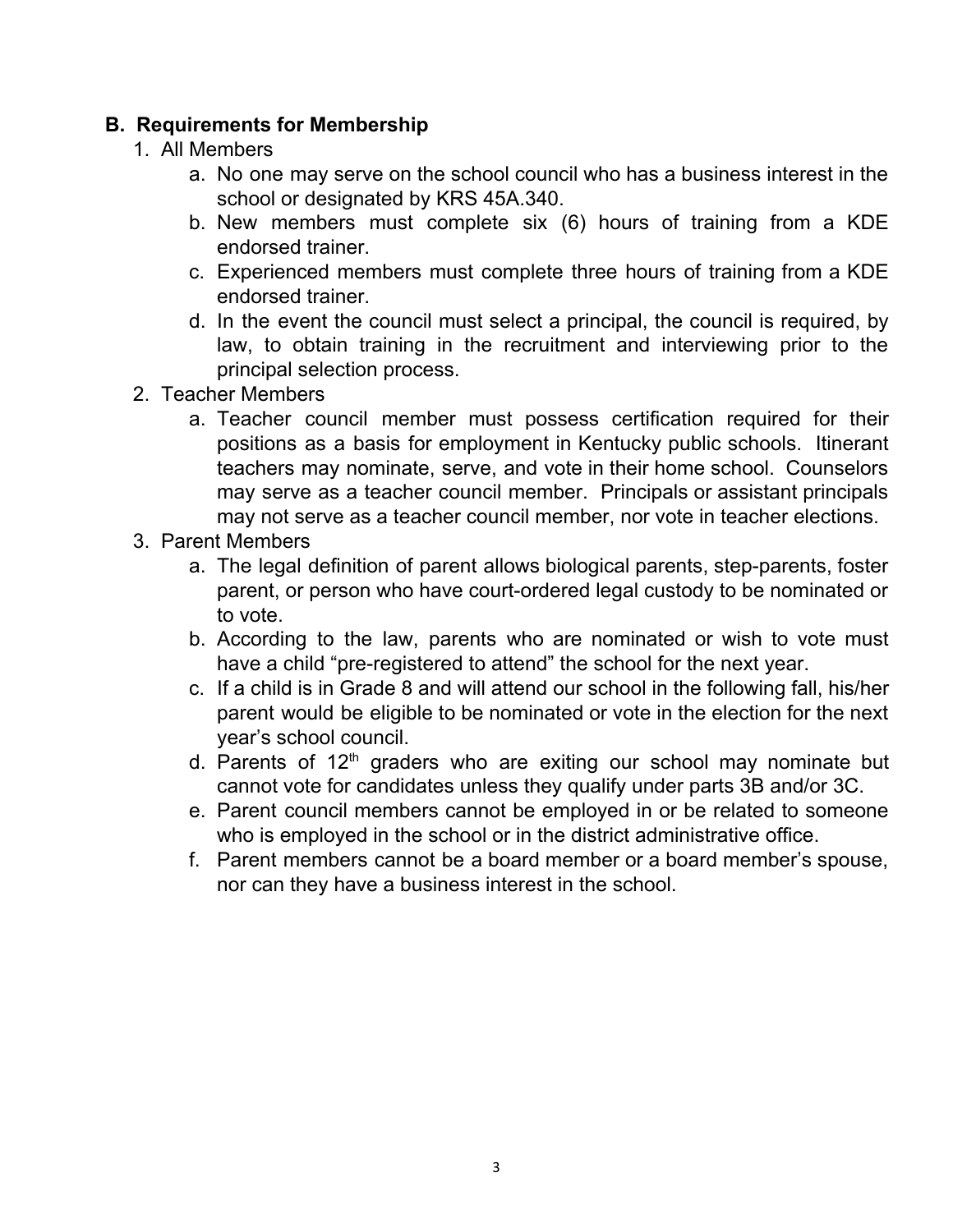# **C. Elections**

- 1. Parent Members
	- a. Parents conduct their own elections.
	- b. Annual elections shall be conducted each May by the school's largest parent organization as of April 1 of that school year.
	- c. Parent elections may be by plurality vote (two with the highest number of votes) unless the parent organization requires a majority vote.
	- d. A representative of the parent organization shall notify the principal in writing of the two parents elected within 24 hours of the final vote and shall deliver all election materials to the principal the next business day after the election.
- 2. Teacher Members
	- a. Teachers conduct their own elections.
	- b. Annual elections shall be conducted each May for the purpose of electing three (3) teacher council members.
	- c. Teachers must be elected by a simple majority (one-half plus one) of the number of teachers assigned to the school.
	- d. The process that teachers may use to elect their representative should address the following areas:
		- (1) Nomination
		- (2)Preparation of Ballot
		- (3)Elections
		- (4)Absentee Ballots
		- (5)Procedures after the first-round ballots
		- (6) Delivery of election materials to the principal the next business day after the election
- 3. Term Limits
	- a. School council members can serve an unlimited number of one-year terms as long as they continue to meet the eligibility requirements.

# **D. Removal of Members**

- 1. According to KRS 156.132, the commissioner of education may recommend removal of a school council member whom he has reason to believe is guilty of immorality, misconduct in office, incompetence, willful neglect of duty, or nonfeasance.
- 2. A member of a school council may be removed from the council for cause, after an opportunity for hearing before the local board, by a vote of 4/5 of the membership of the board of education after the recommendation of the commissioner of education pursuant to KRS 156.132. Written notices setting out the charges for removal shall be included in the minutes of the board and given to the member of the school council.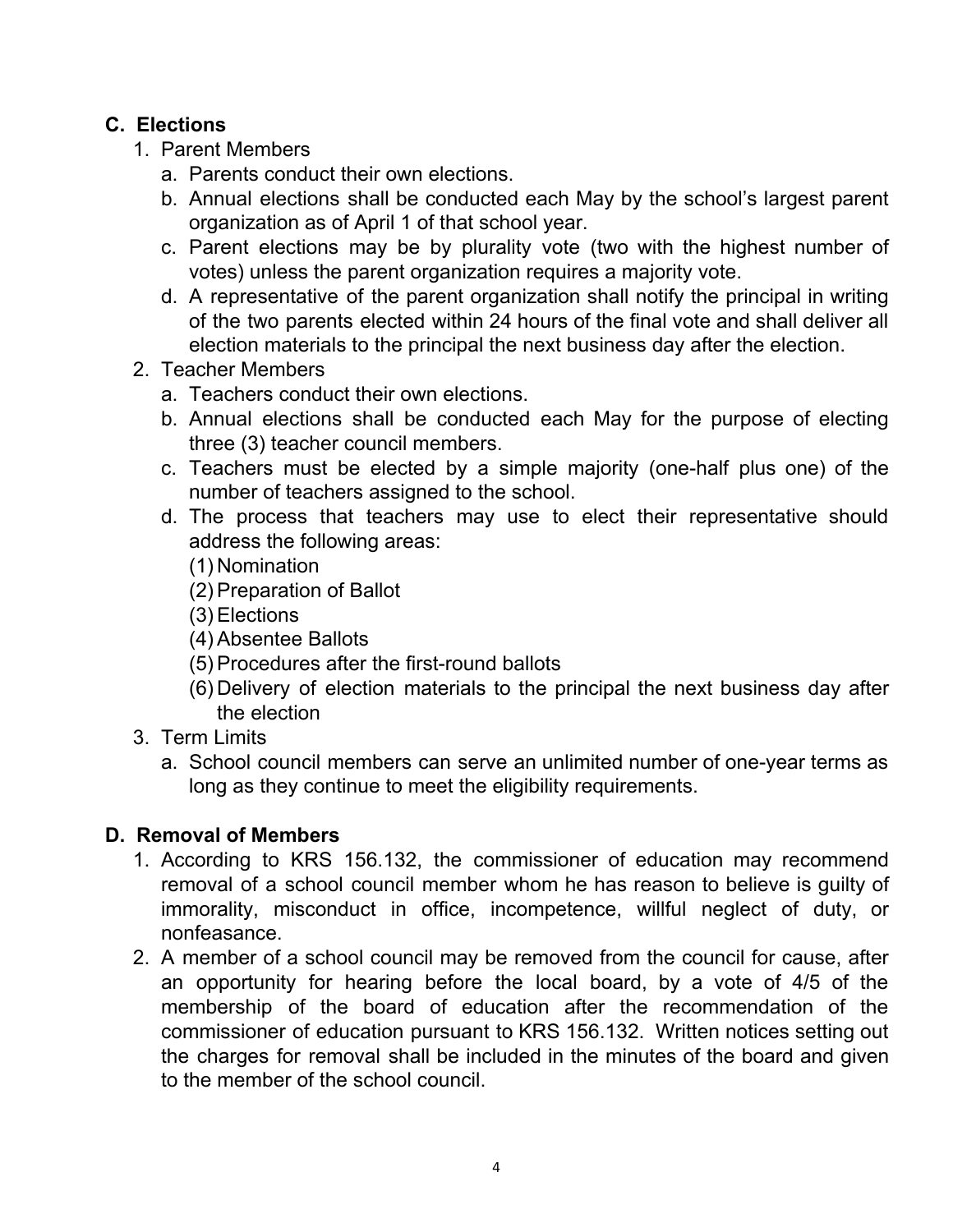## **E. Filling Vacancies**

If a member of the council resigns or is removed from office, another member shall be elected in a special election held not less than one month after the vacancy occurs. The person elected in the special election shall serve the remainder of the term until July 1<sup>st</sup>, and shall be eligible for re-election.

## **F. Terms of Office**

The terms of parent and teacher members shall begin on July  $1<sup>st</sup>$  and end June  $30<sup>th</sup>$ . Between the date of the elections and July 1<sup>st</sup>, members-elect are expected to attend all council meetings.

# **Article III. OFFICERS OF THE COUNCIL**

#### **A. Chair**

The principal shall be the chair of the council. He or she shall have all the responsibilities specified in these by-laws, be responsible for maintaining a file of all correspondence addressed to the council, and follow the records retention law.

#### **B. Vice-Chair**

A vice-chair shall be elected by the Council from among its members at its first meeting each year. The vice-chair shall preside at any Council meeting in the absence of the principal.

# **C. Secretary**

The Chair and Council will consult annually on naming a council secretary who will attend meetings to record the proceedings and actions of the council. The secretary does not attend closed sessions of SBDM.

- 1. The SBDM secretary will prepare and submit the minutes to the principal, will forward to the superintendent or his/her designee after approval by council, and file in the school office as public record. The SBDM secretary shall post the minutes on the school website.
- 2. The council secretary shall compile minutes in a notebook for each school year to be kept on permanent file.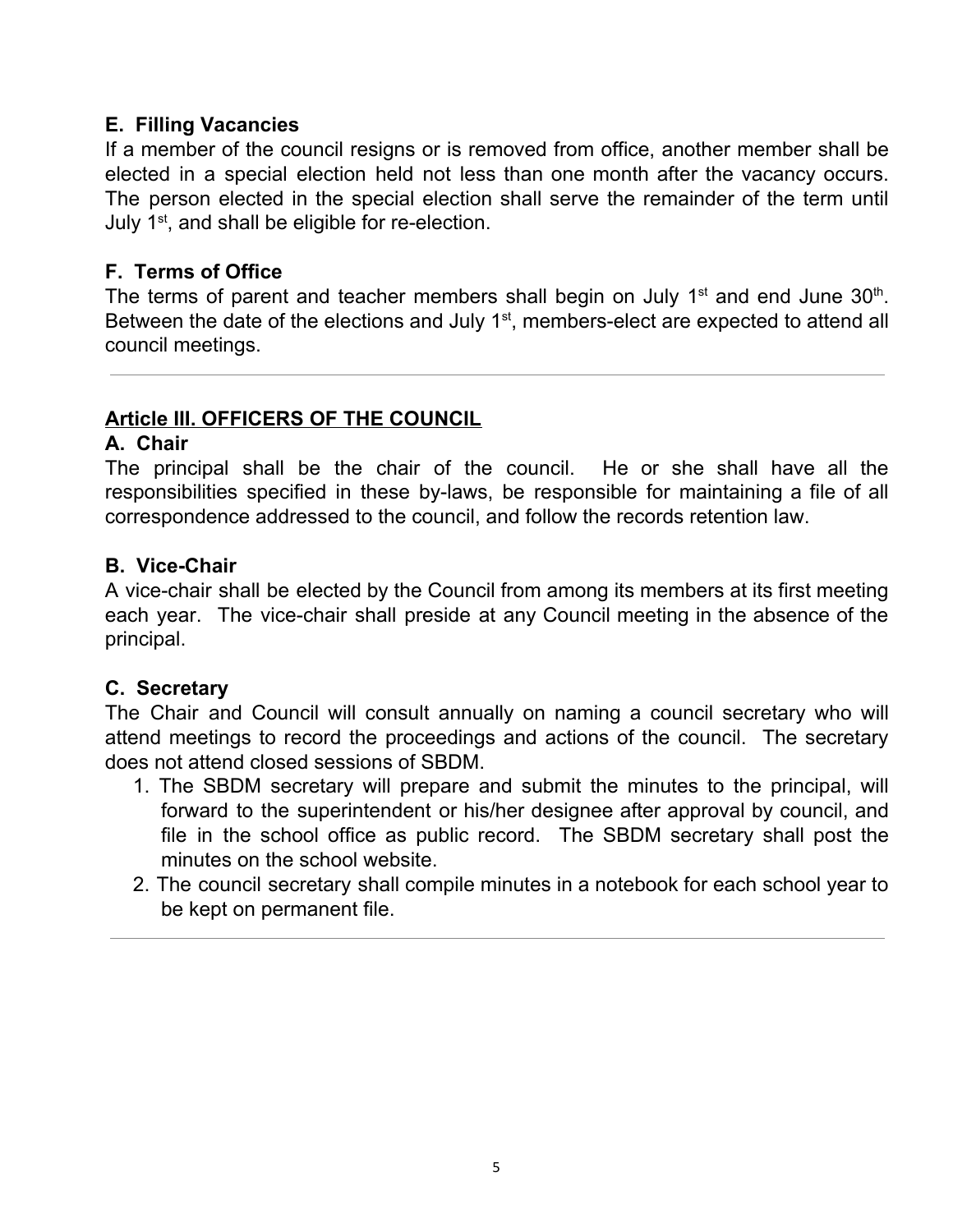# **Article IV. FUNCTIONS**

# **The council shall:**

- 1. Determine, within the parameters of the total available funds, the number of persons to be employed in each job classification at the school.
- 2. Determine which instructional materials shall be used at the school.
- 3. Determine what student support services shall be provided at the school.
- 4. Select a new principal for the school, when that position becomes vacant from a list of applicants submitted by the superintendent.
- 5. Consult with the principal about vacancies.
- 6. Adopt policies to be implemented by the principal in the following areas:
	- a. Determination of curriculum, including needs assessment and curriculum development.
	- b. Assignment of all instructional and non-instructional staff time.
	- c. Assignment of students to classes and programs within the school.
	- d. Determination of the schedule of the school day and week, subject to the beginning and ending times of the school day and school calendar year as established by the local board.
	- e. Determination of use of school space during the school day.
	- f. Planning and resolution of issues regarding instructional practices.
	- g. Selection and implementation of discipline and classroom management techniques, including responsibilities of the student, parent, teacher, counselor, and principal.
	- h. Selection of extracurricular programs and determination of policies relating to student participation based on academic qualifications and attendance requirements, program evaluation and supervision.
	- i. Procedures for determining alignment with state standards, technology utilization, and program appraisal. Council policy on this issue must be consistent with district policy.
	- j. Other issues necessary to provide an environment to enhance students' achievement and meet the goals established by KRS 158.645 and 6451. If the council makes a policy that fits this area but not any of the areas listed in the items a-h above, that policy must be consistent with district board policy.
- 7. Determine the professional development offerings to be paid for out of the council's allocation.
- 8. Adopt a policy on committees.
- 9. Adopt a school improvement plan that meets the requirements set in the board policy.
- 10. Exercise any other powers granted to it by the local board of education.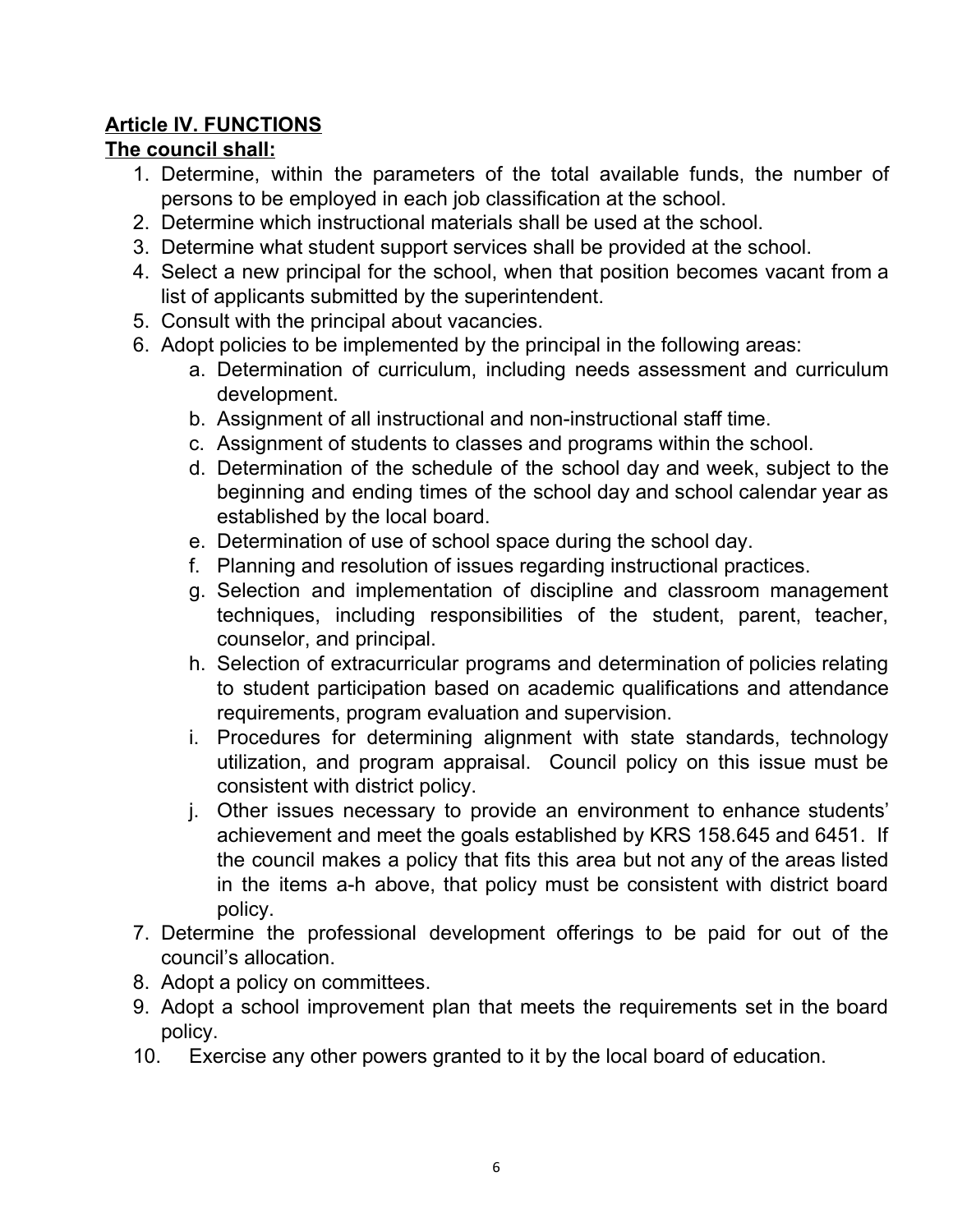# **The council shall not:**

- 1. Recommend the transfer or dismissal of any member of the school staff.
- 2. Violate federal or state law or regulation.
- 3. Take any action that risks the health or safety of students, staff, or others.
- 4. Take any actions that expose the council or the district to unreasonable risk of legal liability.
- 5. Authorize any purchase that exceeds the financial resources available.
- 6. Take any action that violates contractual obligations already made by the district or the council to personnel and other providers of goods and services.
- 7. Exceed the functions in the above-listed section.

# **Article V. MEETINGS**

# **A. Regular Meetings**

- 1. The WEHS SBDM Council shall meet monthly.
- 2. Council meetings shall be open to the public and must comply with the requirements of the open meetings laws.
- 3. Regular meetings may be canceled by the chairperson upon consulting with individual members. Notice of the cancellation shall be provided to the media in a timely manner. Notice of regular meetings shall comply with open meeting law.
- 4. The council shall make decisions by consensus. In cases where consensus can't be reached, a roll call vote will be requested.
- 5. Decisions shall be made only in the convened quorum of the council which shall be a majority.

# **B. Special Meetings**

- 1. A special meeting of the council may be called by the chairperson or by the majority of the council.
- 2. Any special meeting of the council must comply with the requirements of the open meeting laws.
- 3. Special meetings shall be held in accordance with KRS61.823.

# **C. Special work for the July meeting of each council term:**

At its first meeting each year, the Council shall:

- 1. Review these By-Laws beginning in July and continuing through the school year.
- 2. Select a Vice-Chair and Secretary.
- 3. Set a regular meeting schedule for the year.
- 4. Discuss training needs of members.
- 5. Verify that all members have copies of the following documents:
	- a. Council By-laws and Policies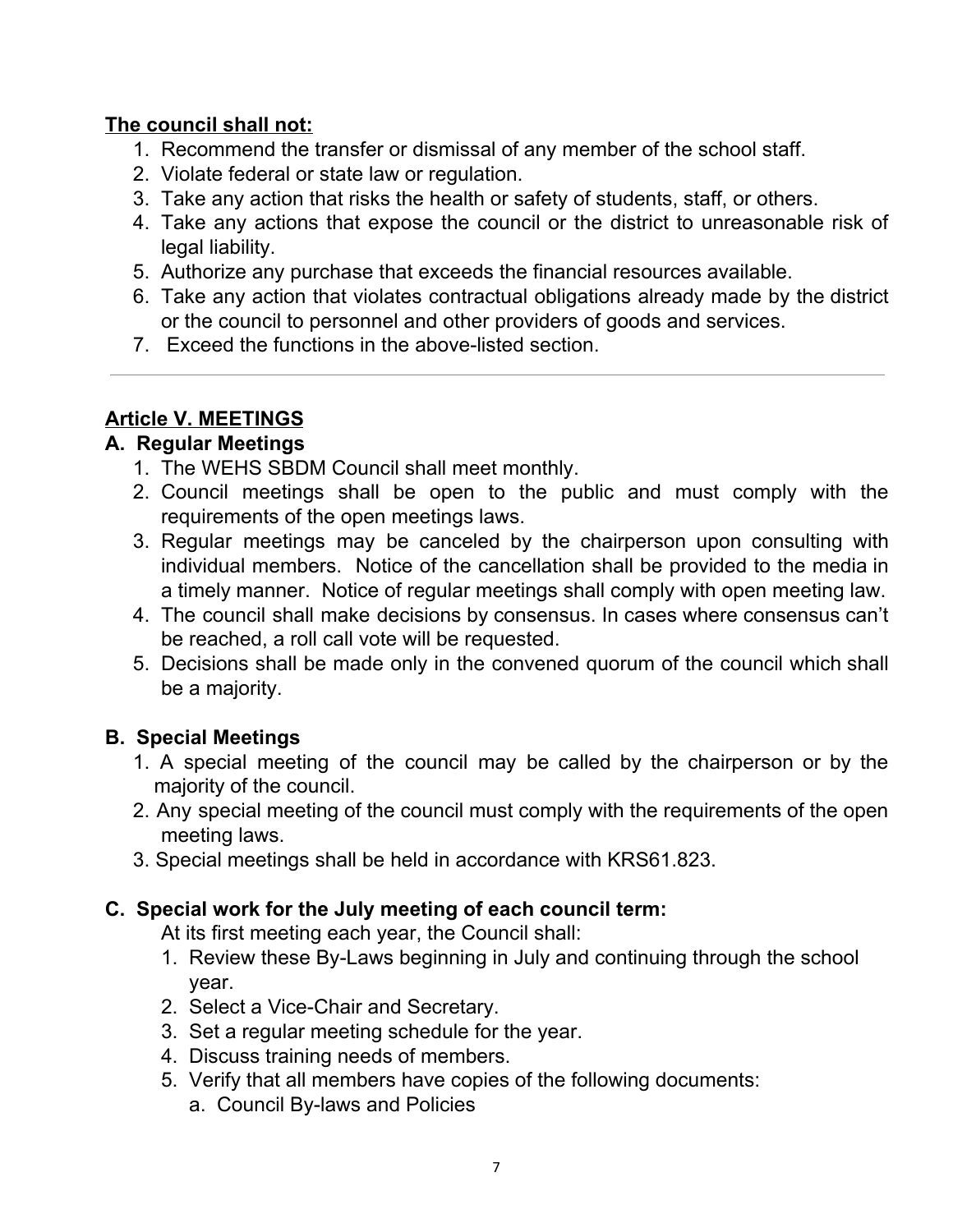- b. Council budgets for current and past two years.
- c. Spending reports for this year and the last two years, shall be available upon request.
- d. Our most recent State required assessment report and any other recent Intervention assessment results.
- e. School's current improvement plan.

# **Article VI. CONDUCT OF MEETINGS**

# **A. Quorum**

Decisions shall be made only in the convened quorum of the council, which shall be a majority of the members.

# **B. Closed Session**

**Definition:** A closed session is a portion of a regular or special meeting of the council during which the members meet in private. The council may meet in closed session for the following reasons:

- 1. To discuss proposed or pending litigation by or against a council member.
- 2. To conduct consultation in filling principal or other personnel vacancies.
- 3. To discuss the school's emergency plan.

Before a closed session can begin, the following steps must be taken:

- 1. Announcement Contents: An announcement must be made in open session. The announcement must state that the council needs to discuss business involving a topic that the law allows to be discussed in closed session. The announcement must state the general nature of business that needs to be discussed in closed session and identify the specific section of the law that allows the session to be closed.
- 2. Motion: A motion must be made and passed by a majority of members present to go into closed session to discuss that business.
- 3. Closed Session: During the closed session, only the business stated in the announcement can be discussed, and no final decision can be made. After full discussion, the council must return to open meeting and make any official decision needed on the matter, and the decision must be recorded in the minutes of the open session.
	- a. **61.810(c)** Discussions of proposed or pending litigation against or on behalf of the public agency
	- b. **61.810(f)** Discussions or hearings which might lead to the appointment, discipline, or dismissal of an individual employee, member, or student without restricting that employee's, member's, or student's right to a public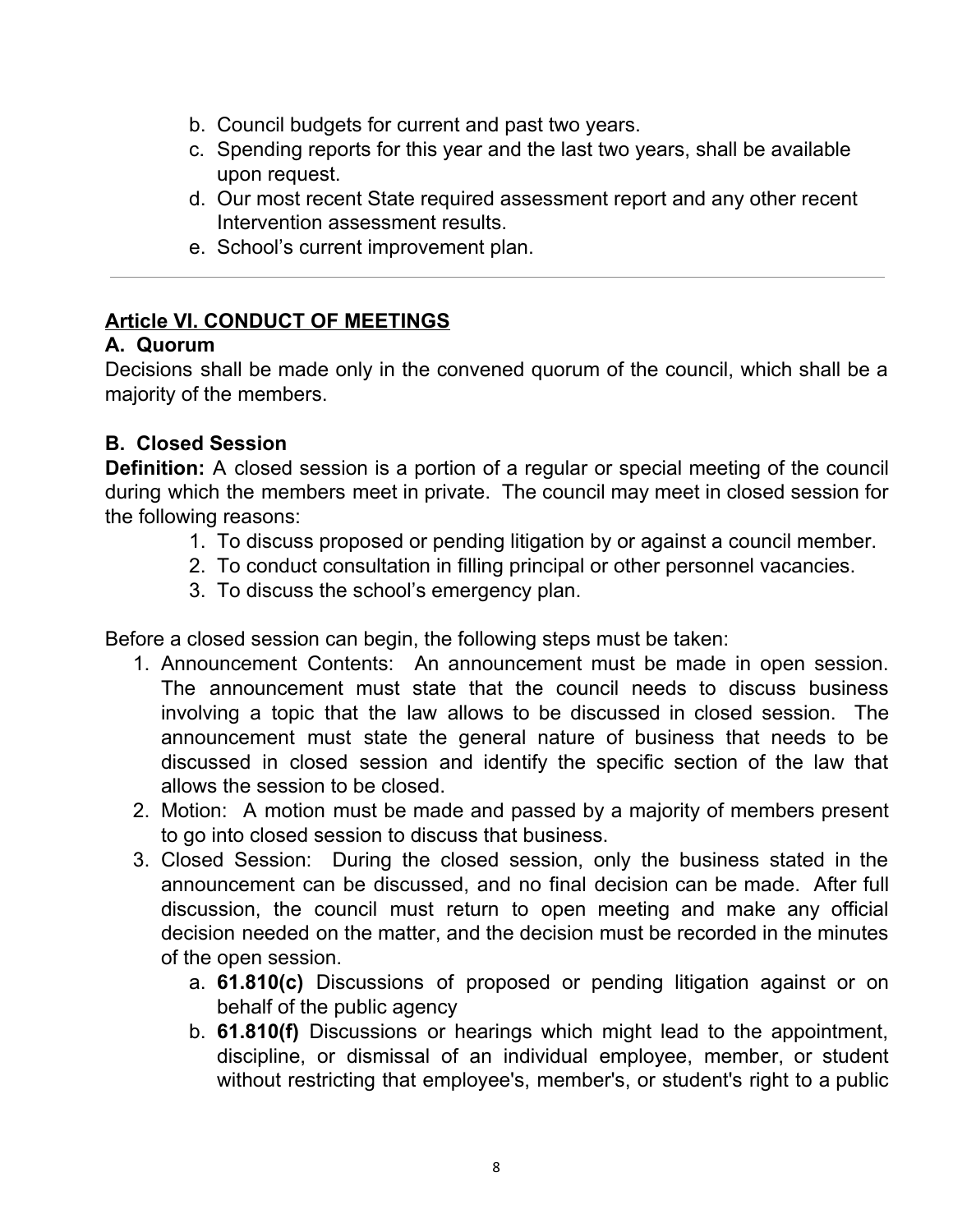hearing if requested. This exception shall not be interpreted to permit discussion of general personnel matters in secret

- c. **61.810(g)** Discussions between a public agency and a representative of a business entity and discussions concerning a specific proposal, if open discussions would jeopardize the siting, retention, expansion, or upgrading of the business
- d. **61.810(k)** Meetings which federal or state law specifically require to be conducted in privacy
- e. **61.810(m)** That portion of a meeting devoted to a discussion of a specific public record exempted from disclosure under KRS 61.878(1)(m)
- 4. Decision: After full discussion of the issue in closed session, the council must return to open session where it may take any official action on the matter. Any actions taken must be recorded in the council minutes.

# **C. Agenda**

The final agenda will be prepared and posted a minimum of 24 hours prior to the meeting.

## **D. Discussion of Agenda Items**

The Council shall conduct its meetings from an agenda, which shall be furnished to all persons in attendance.

# **E. Open Comment**

Each regular meeting agenda shall provide an opportunity for interested groups or individuals to address the council. Those wishing to address the council should sign on forms provided, stating their names, the group(s) represented, and the nature of their business. Presentations on behalf of a group shall be given by one representative. All presentations shall be limited to five minutes. The council may respond or take under advisement all issues brought before the council.

# **F. Consensus Decisions**

Decisions shall be reached by consensus.

# **G. Failure to Reach Consensus**

If a consensus is not possible, the chairperson shall conduct a roll call vote.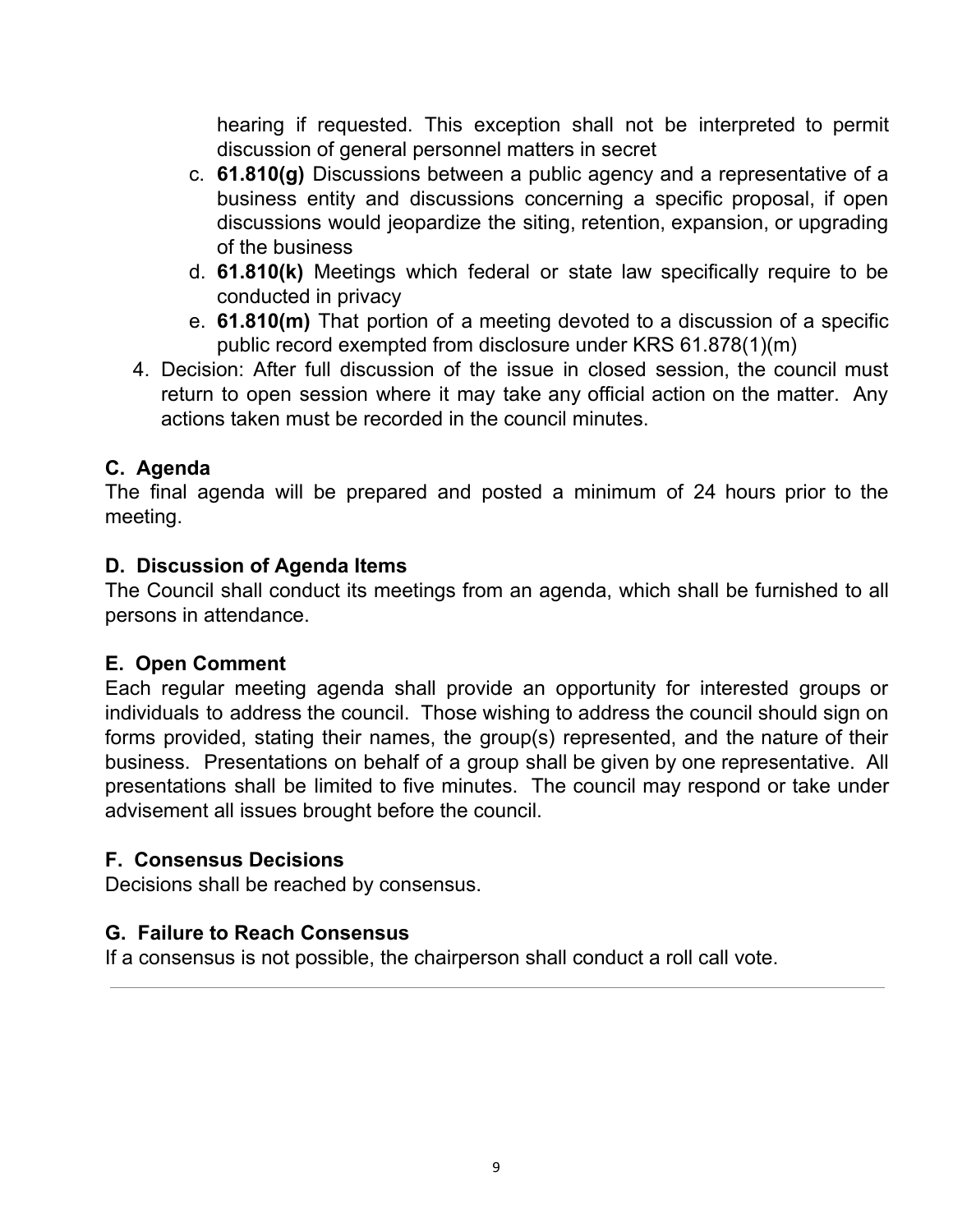# **Article VII. MINUTES AND OTHER COUNCIL RECORDS**

# **A. Minutes to be Kept and Approved**

- 1. The secretary shall keep minutes of each council meeting and post them to the school's website.
- 2. The minutes shall state accurately each council decision taken.
- 3. If the decision was to adopt a written statement of policy or written statement of some other decision, the entire text of the statement shall be attached to the minutes.
- 4. The minutes shall be reviewed and approved by the council at its next meeting and posted to the school's website.
- 5. Immediately after the meeting at which they are reviewed and approved, any member of the public is entitled to inspect them.
- 6. Copies of any policy, budget, by-law, amendment, or other document to be approved by the Council shall be included in the packet sent to members a minimum of 24 hours prior to scheduled meetings.
- 7. The secretary shall send copies of this document to each member.
- 8. Additional copies will be available upon request.
- 9. The council shall review, revise, and approve the copy of the minutes at its next meeting.
- 10. Starting immediately after the meeting at which they are reviewed and approved, any member of the public is entitled to inspect them.

# **B. Council Records Available for Public Inspection**

- 1. School Council Minutes and Agendas
- 2. Committee Minutes and Agendas
- 3. Improvement Plan (including targets for Gap reduction)
- 4. School Council By-Laws and Policies
- 5. School Council Budget Documents not in the school plan
- 6. School Council and Committee Membership Lists
- 7. Official correspondence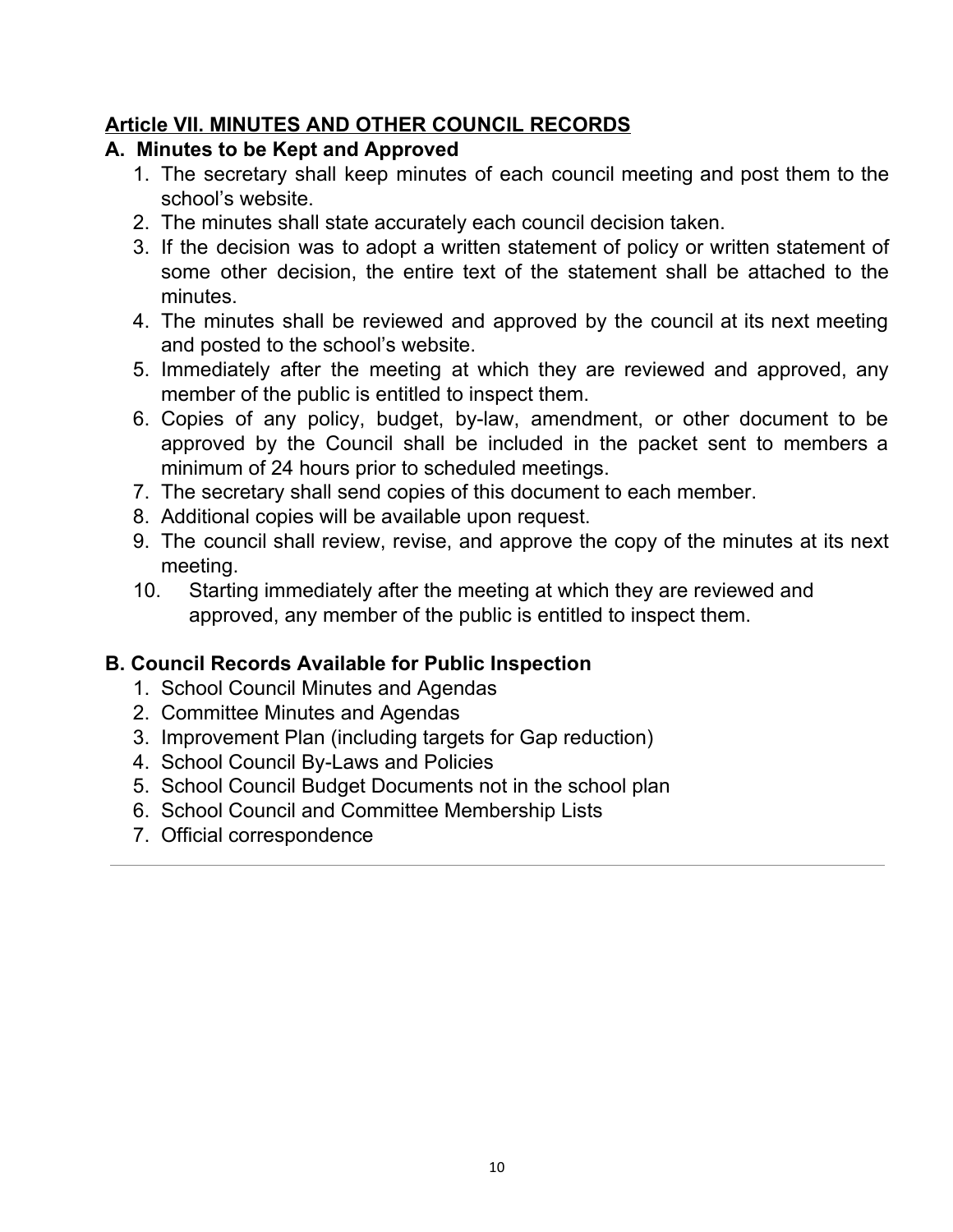# **Article VIII. AMENDMENTS**

#### **A. Amendments to Council By-Laws**

a. These By-Laws may be amended after a first and second reading at the two consecutive council meetings by majority vote of the school council.

#### **B. Amendments to the Council Policies**

a. Policies will be reviewed at least annually or more often if needed. The council may amend a policy following the decision-making process outlined above.

Each year copies of amended by-laws, policies, or procedures will be shared with faculty and staff as well as sent to the district superintendent or his or her designee and posted on the school's website.

## **Article IX. APPEALS**

A copy of the Board of Education's approved process for Appeals of Council Decisions is available at the district's Central Office.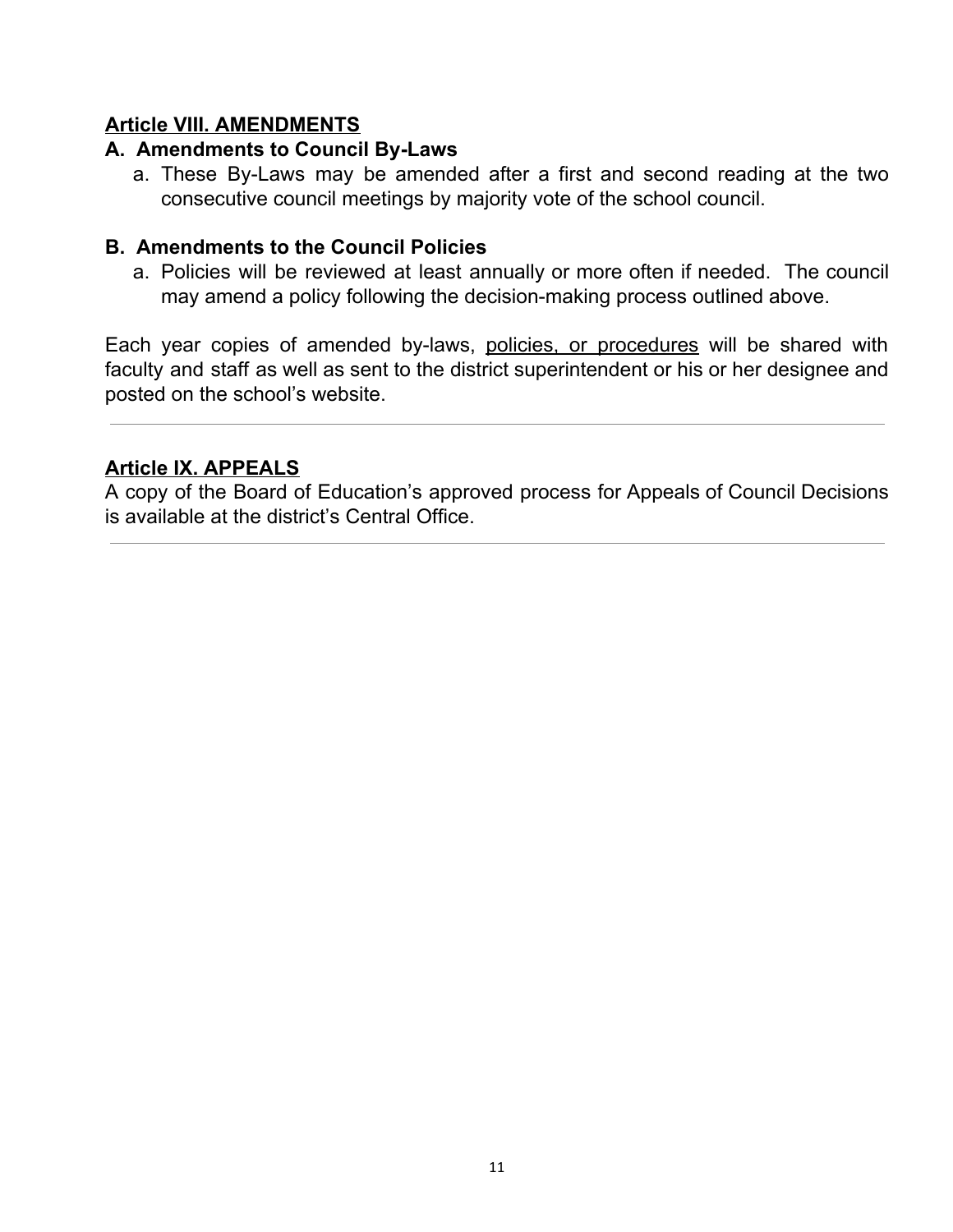# **Warren East High School School Council Policies**

**Revised and Approved June 26, 2020**

#### **1.0 ASSIGNMENT OF INSTRUCTION AND NON-INSTRUCTIONAL STAFF TIME**

The principal will recommend positions for staffing to the Council for approval. This will be based on allocation from the Board and needs to be identified in the Comprehensive School Improvement Plan.

#### **2.0 STUDENT ASSIGNMENT**

The Guidance Counselors, along with curriculum coordinator and Interventionist, shall develop a master schedule and assign all students to classes. The Guidance Counselors shall be responsible for: (1) Reviewing student needs and interests; (2) Developing a schedule for each student's individual needs; (3) Maintaining teacher-pupil ratio of 1:31 as stated in existing WEHS policy and consistent with Warren County Schools Board Policies and state laws.

The Principal shall make recommendations to the Council for approval of the master schedule prior to the opening of school. Any changes will be presented by the Principal for approval by the Council.

## **3.0 DUAL CREDIT/ADVANCED PLACEMENT Advanced Placement Classes**

All students at Warren East High School will be given information, encouraged to enroll, and have an opportunity to take advantage of advanced placement courses.

Guidance will develop and enact a plan that ensures that all students and parents, upon entering WEHS, will know the courses offered, suggested grade level, prerequisites, and class expectations for AP classes. The plan will include information on AP tests: the benefits of taking the tests, the possible outcomes (depending on scores), procedures for registering for tests and the plan for students that qualify for free testing. All students in AP classes will be strongly encouraged by the classroom teachers to take the AP tests. All students enrolled in AP classes at WEHS must have a contract signed by the student and his/her parents; failure to do so will result in removal from class. The AP contract will be adhered to.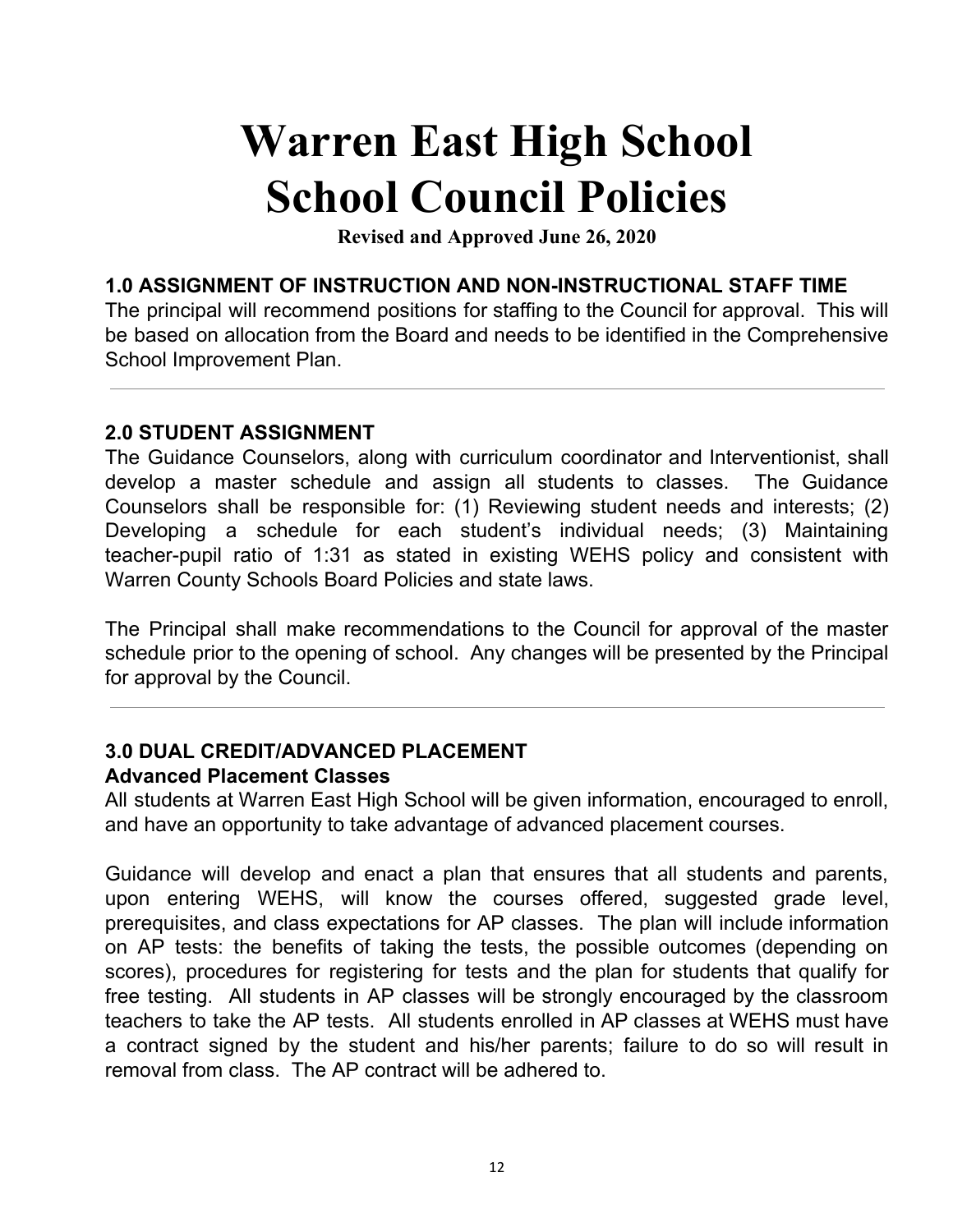**AP Benchmarks:** There will be specific criteria that will qualify a student to take AP courses.

#### **Dual Credit Classes**

All students at Warren East High School will be given information, will be encouraged to enroll, and will be given the opportunity to take advantage of dual credit courses.

The Guidance Office will develop and enact a plan that ensures that all students and parents, upon entering Warren East High School, will know the courses offered, suggested grade level, prerequisites and class expectations. The plan will include the benefits of taking dual credit courses and procedures for registering for classes. All students enrolled in dual credit courses at WEHS must have a contract signed by the student and his/her parents. Failure to do so will result in removal from class. The dual credit contract will be adhered to.

**Dual Credit Benchmarks:** There will be specific criteria that will qualify a student to take dual credit courses.

Students are permitted to check out early/check in late one class period per semester for a 3-hour on-line course.

#### **4.0 CURRICULUM**

The School-Based Decision Making Council in consultation with all stakeholders shall adopt a curriculum that aligns with the state standards and is appropriate for all instructional needs. The Warren County Board of Education's curriculum policy will be consulted when making these decisions. Any additions, deletions, or changes as identified by the county and school's curriculum/instructional leaders will be brought before the council for approval.

#### **5.0 DISCIPLINE AND CLASSROOM MANAGEMENT**

The faculty and staff of Warren East High School, with the guidance of the school PBIS Team (made up of faculty, staff, and parents), comprise a plan based on PBIS standards to implement discipline and classroom management techniques and consequences based upon the district discipline matrix.

A copy of the student handbook is available on the school website; a hardcopy is available upon request.

All WEHS teachers and staff shall follow the guidelines set forth in the Council approved plan. The Principal shall oversee and ensure that the plan is being followed.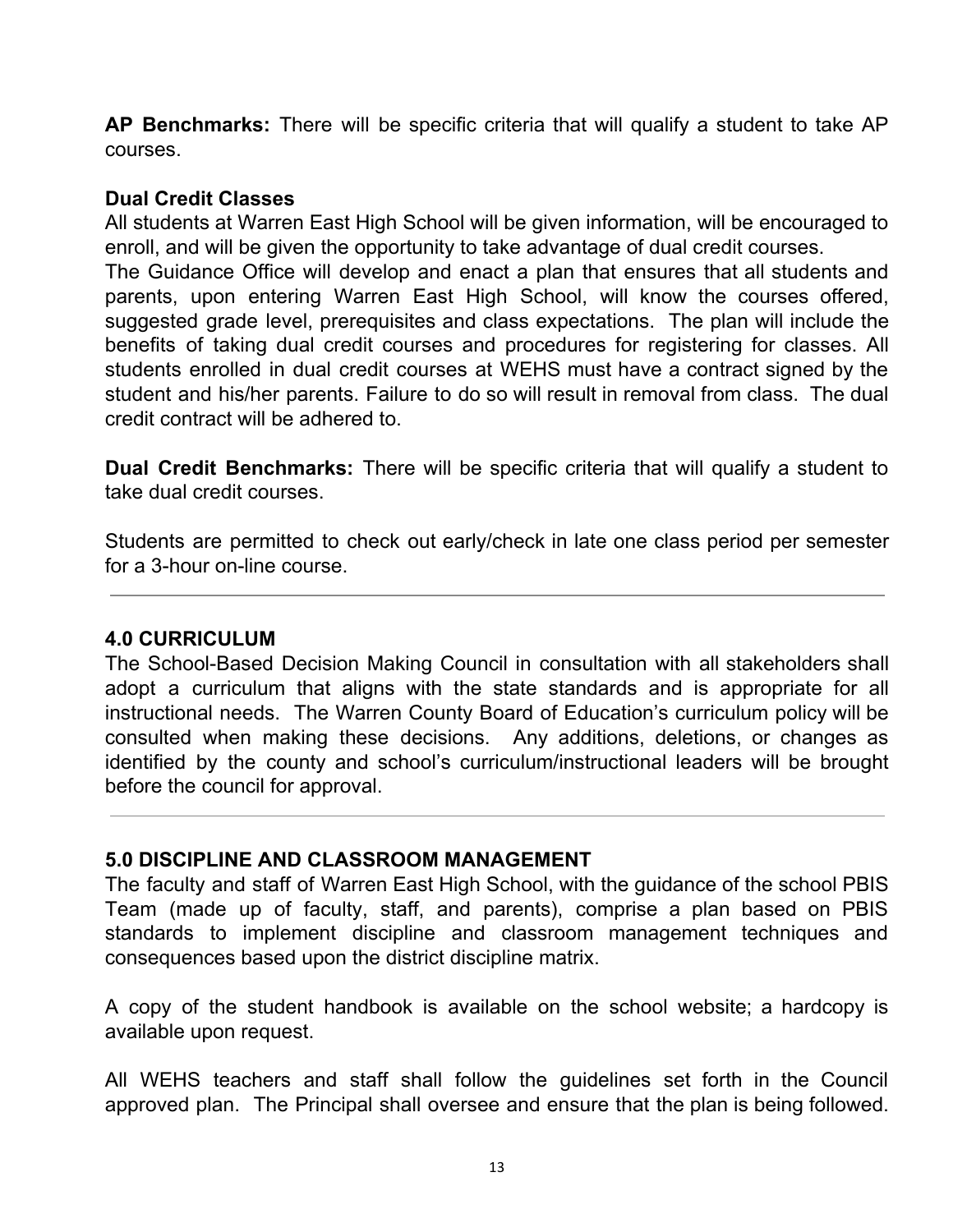Each teacher will post his/her "specific class expectations" in the classroom, as well as publish them in the class syllabus. WEHS will publish expectations for the dining hall, hallway, and assemblies.

#### **6.0 EXTRA-CURRICULAR PROGRAMS**

All extra-curricular programs/activities shall be consistently conducted with equal opportunity requirements and the Warren County Public Schools Athletic Guidelines and KHSAA policies.

Any teacher who wishes to sponsor or begin a new 'extra-curricular' club or group will request in writing for council approval between the months of July and September.

For overnight activities, the student to chaperone ratio will not exceed 10 to 1. Additionally, at least one chaperone of each gender will be required on overnight trips that involve students of both genders.

Chaperones must be medically trained. If volunteers are used as chaperones, (all trips), they must be designated to supervise students by the Principal or designee and undergo the required records check.

If an out-of-state trip is taken, a nurse from the district must accompany the trip unless the parent of the student with a medical issue agrees to be a chaperone.

**Note: The 10 to 1 ratio applies only to overnight trips. A volunteer is defined as "Any person who does not receive compensation for assisting in school or District programs."**

**Students are required to have signed district permission forms to attend a trip.**

# *6.1 NEW CLUBS*

Any person or persons wanting to establish a new club or organization at WEHS may do so using the following procedure:

- 1. A sponsor for the organization must be secured first. This person must be a certified employee of the Warren County School District.
- 2. Sponsor and students must write a preliminary set of by-laws to present to the Principal, who upon approval will submit to the SBDM Council, which includes purpose, officers, elections, dues, etc.
- 3. The club must have an educational value and be tied to the core content in order to be formed, and this must be stated in the preliminary by-laws.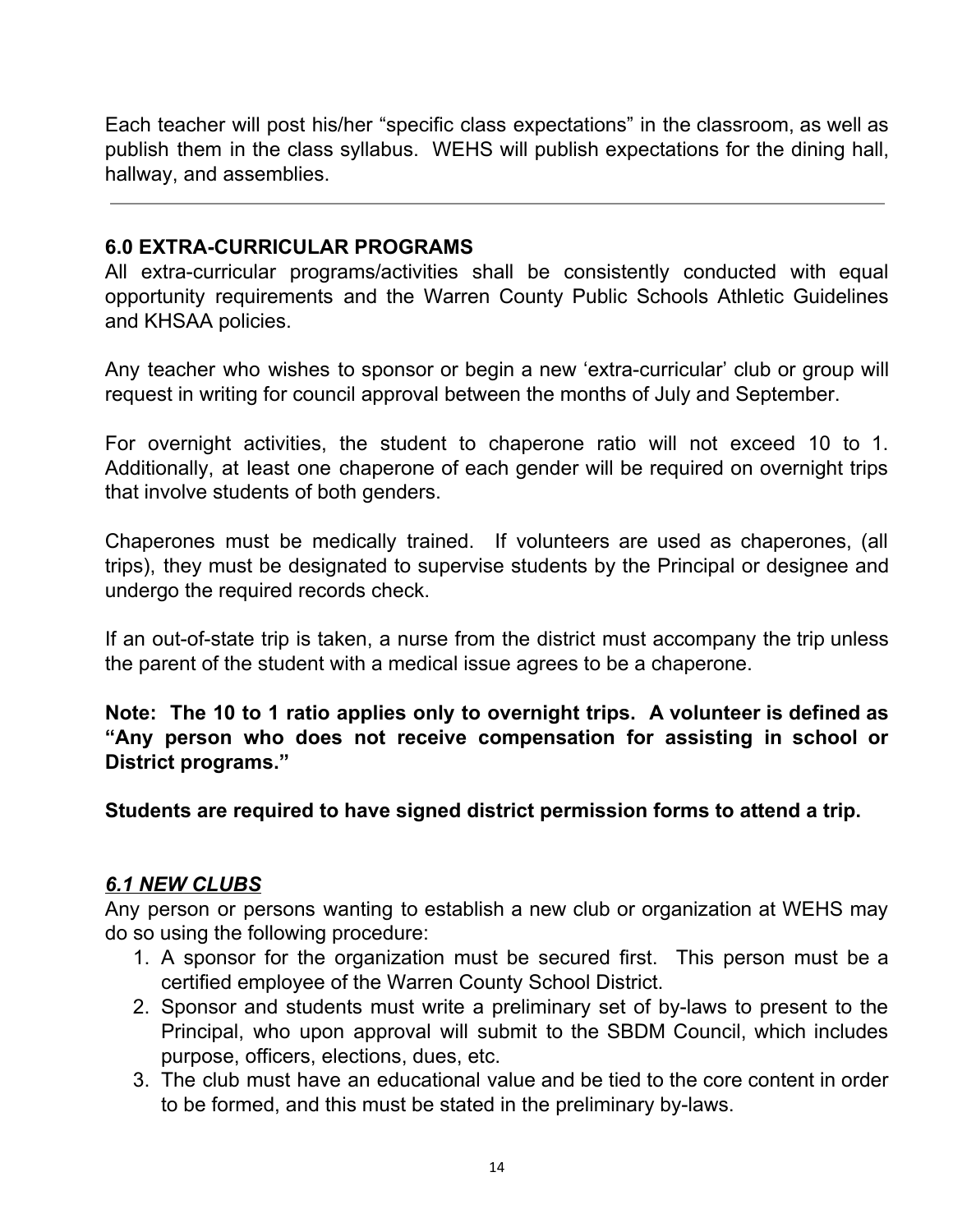- 4. Sponsors—Bring the new club proposal to SBDM.
- 5. The SBDM council will be presented with, in writing, the purpose of the club and who is eligible for club membership and then vote on the club.

# *6.2 FIELD TRIPS*

**'Field Trip' Defined:** A field trip is defined as any activity sponsored by a class, content area, club, or grade level which takes place during school hours and lasts longer than one class period. These activities may be in school or out of school and/or extend past school hours. This policy does not include any competition involved in a KHSAA sanctioned sport or Jobs for America's Graduates (JAG).

# **Field Trip Sponsor's Responsibility:**

- 1) Submit a field trip request to the principal for approval. The principal will consider, but is not limited to, the following criteria when approving any field trip:
	- a) The educational value of the field trip.
	- b) The timing of the field trip with respect to the school calendar.
	- c) The number of field trips scheduled for the same week as the requested field trip.
- 2) Secure funding for the field trip.
- 3) Secure a bus for the field trip, if needed, at least *three weeks* prior to the trip by submitting a bus request. If the bus must be cancelled, it must be cancelled ASAP or the sponsoring group may be responsible for the cost of the bus.
- 4) Newly signed permission and medical forms *(if required by the board)* must be given to the assistant principal and/or school nurse *two weeks* prior to the field trip. Forms must be signed by the parent or guardian of the student. It is highly suggested that a statement be included on the permission form that if a student is deemed ineligible to attend the field trip that the student will still be responsible for the cost of the field trip. Refunds of monies paid will not be given.
- 5) An **alphabetized master list of students** attending the field trip along with any alternate students must be posted on the "Who's Out of Class" page on the Warren East High School Living Calendar *two weeks* prior to the field trip. No students may be added to this list once it is posted. Students who are participating in a team competition will need to be indicated on the roster.
- 6) After attendance has been taken on the day of the field trip, a list of students attending will be given to the attendance secretary and to the bus driver (if applicable).
- 7) Failure to follow any of the instructions above or any policy of the Warren County Board of Education will result in the cancellation of the field trip. Any exceptions to the above timeline are at the discretion of the building principal.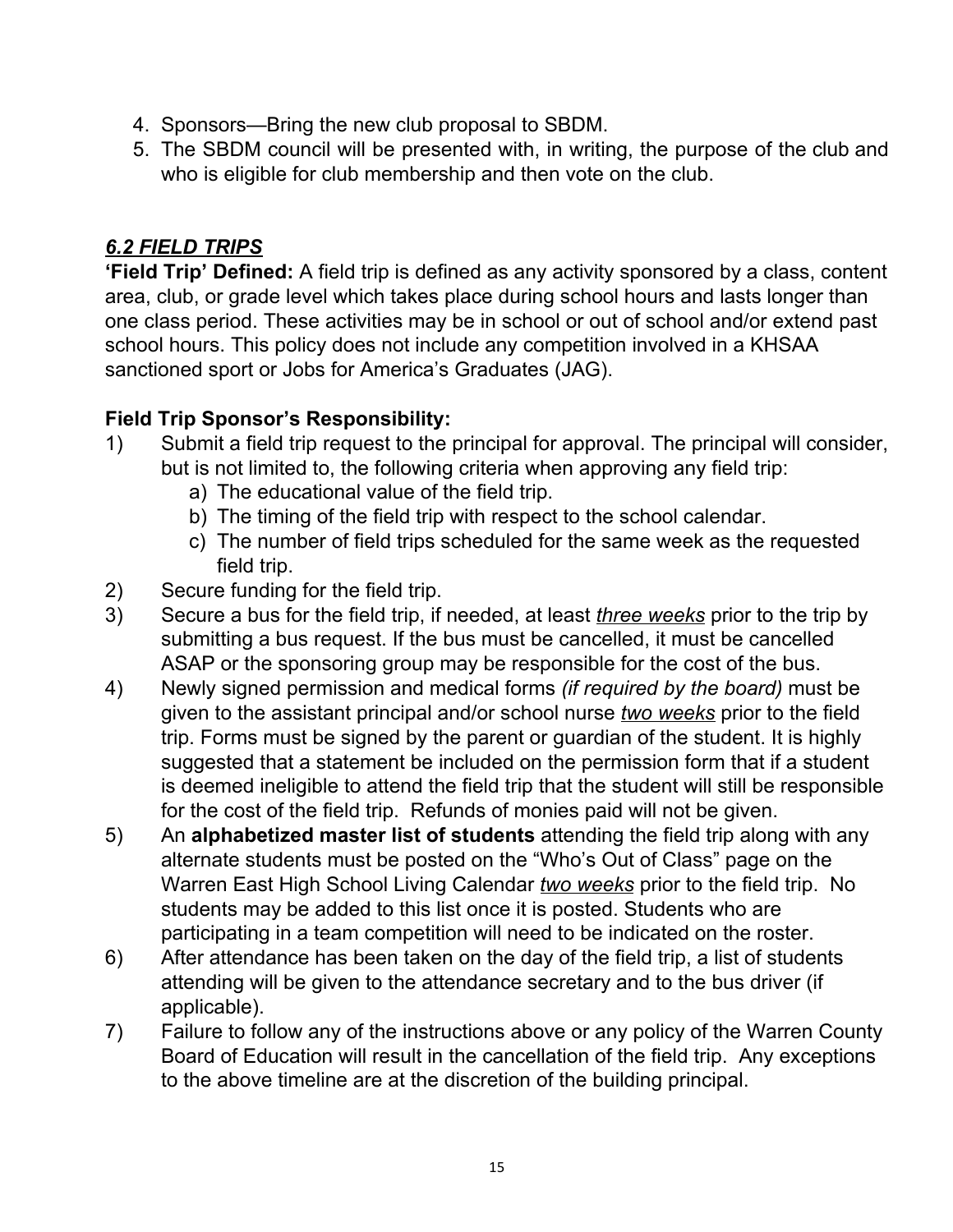#### **Classroom Teacher Responsibility:**

Classroom teachers should make sure that students' grades are an accurate reflection of student progress at the time of any grade check.

#### **Student Field Trip Eligibility:**

Attending a field trip is a privilege. This means it is the responsibility of the student to make sure he or she is eligible to attend. Student eligibility to attend field trips will be based on grades, discipline and attendance. Eligibility checks will be performed *five school days* prior to the field trip and the results are final at the end of that day. Warren East High School is not responsible for any cost incurred by a student if he or she is ruled ineligible to attend the field trip.

#### **Academic Standing for Field Trips:**

Student field trip eligibility is based on current quarter grades. During the first 10 school days of a new quarter, eligibility will be based on the previous quarter's grades. Students who are failing any class may not attend a field trip. Any exceptions are at the principal's discretion. For in-school activities, it is the classroom teacher's discretion whether a student may attend during their class if they are failing that class. In the case of field trips that are co-curricular team competitions, students who are members of a competing team may be failing no more than two classes and still be eligible to attend.

# **Discipline Requirements for Field Trips:**

Students who have been suspended or assigned ASP forfeit the privilege of participating in any field trips for the remainder of the quarter and the following quarter. Any exceptions are at the principal's discretion.

#### **Attendance Requirements for Field Trips:**

Students who are truant will be ineligible for any field trip.

# **7.0 INSTRUCTIONAL PRACTICES**

The Warren East High School SBDM Council is responsible for planning and implementing instructional practices used in curriculum development and instructional practices including writing policies and credit requirements.

The Instructional staff and Council are responsible for staying versed in new instructional practices in order to provide an environment where all students perform up to their potential and are Transition Ready. Teachers will notify the principal/council in writing of new instructional practices that they wish to use. Principal will meet with department heads to discuss instructional changes.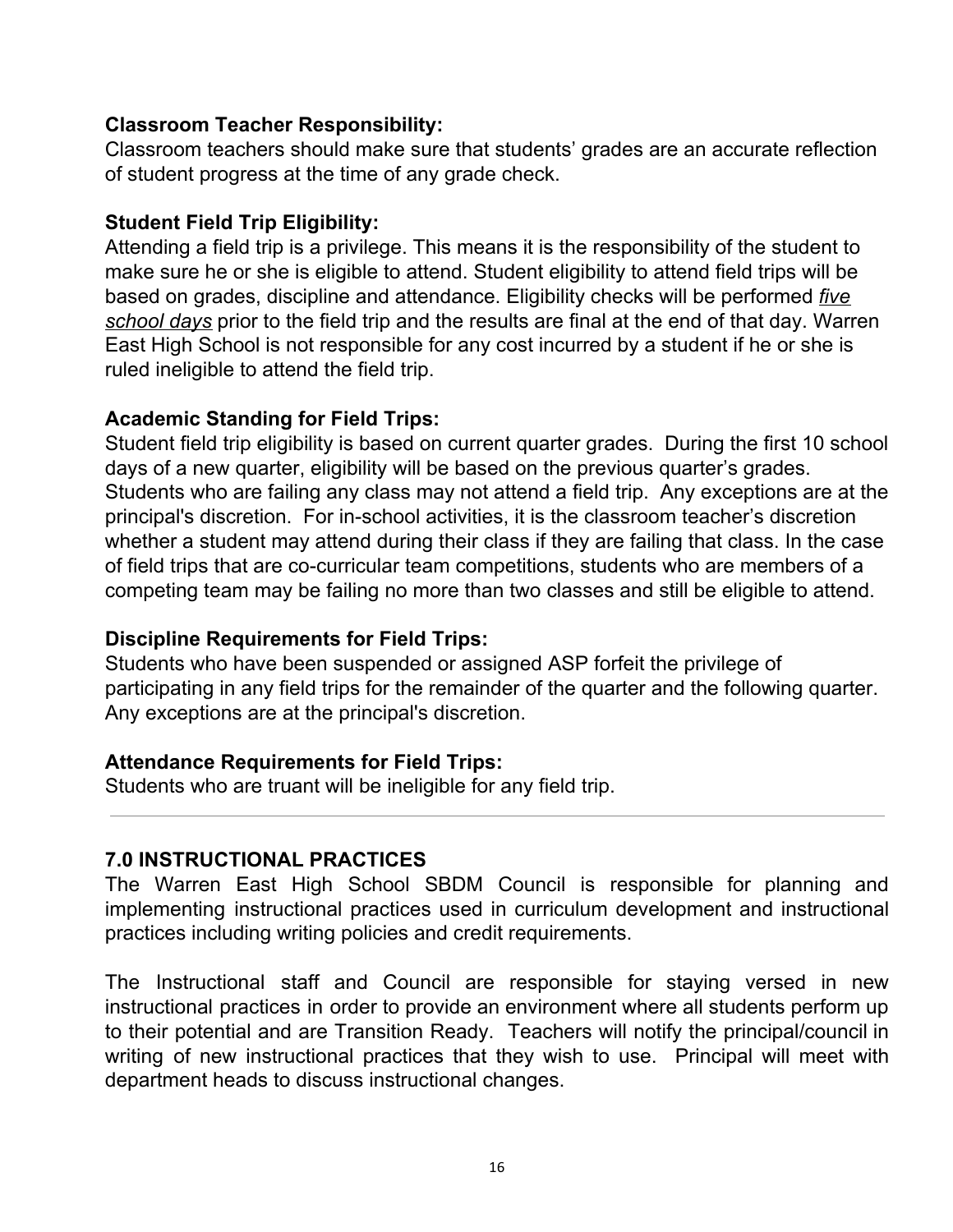Teachers will regularly ensure students:

- A. Are actively involved in their own learning.
- B. Use writing as a way to learn.
- C. Have some ownership over what is being learned.
- D. Communicate with peers about what they are learning.
- E. Study subjects in a way that shows applications to real life.
- F. Are able to make connections among content areas.
- G. Are instructed in a way that helps all students learn the Kentucky Common Core State Standards, College Readiness Standards, KOSSA Standards, the Next Generation Science Standards, and the Program of Studies which has been determined for all students to know and be able to do.
- H. Will receive the appropriate and meaningful feedback.
- I. Do hands-on activities.
- J. Use calculators appropriately.
- K. Discuss different ways to solve problems.
- L. Read and write in all content areas.
- M. Do on-demand and constructed response items.
- N. Use technology.

To ensure that the above items are implemented, every teacher **shall**:

- 1. Use a wide variety of student-centered, culturally responsive instructional strategies to address various learning styles.
- 2. Use activities where all students use higher-order thinking and problem-solving skills.
- 3. Assign tasks similar to those used for state assessments.
- 4. Provide opportunities for students to connect their learning to other topics and subjects and real-life experiences.
- 5. Use technology for appropriate and varied learning activities and to extend the classroom into the community and the world.
- 6. Use instructional resources that are developmentally appropriate, culturally diverse, and varied.
- 7. Provide students with opportunities to evaluate their performance and use the feedback to reflect on and improve classroom practice as needed.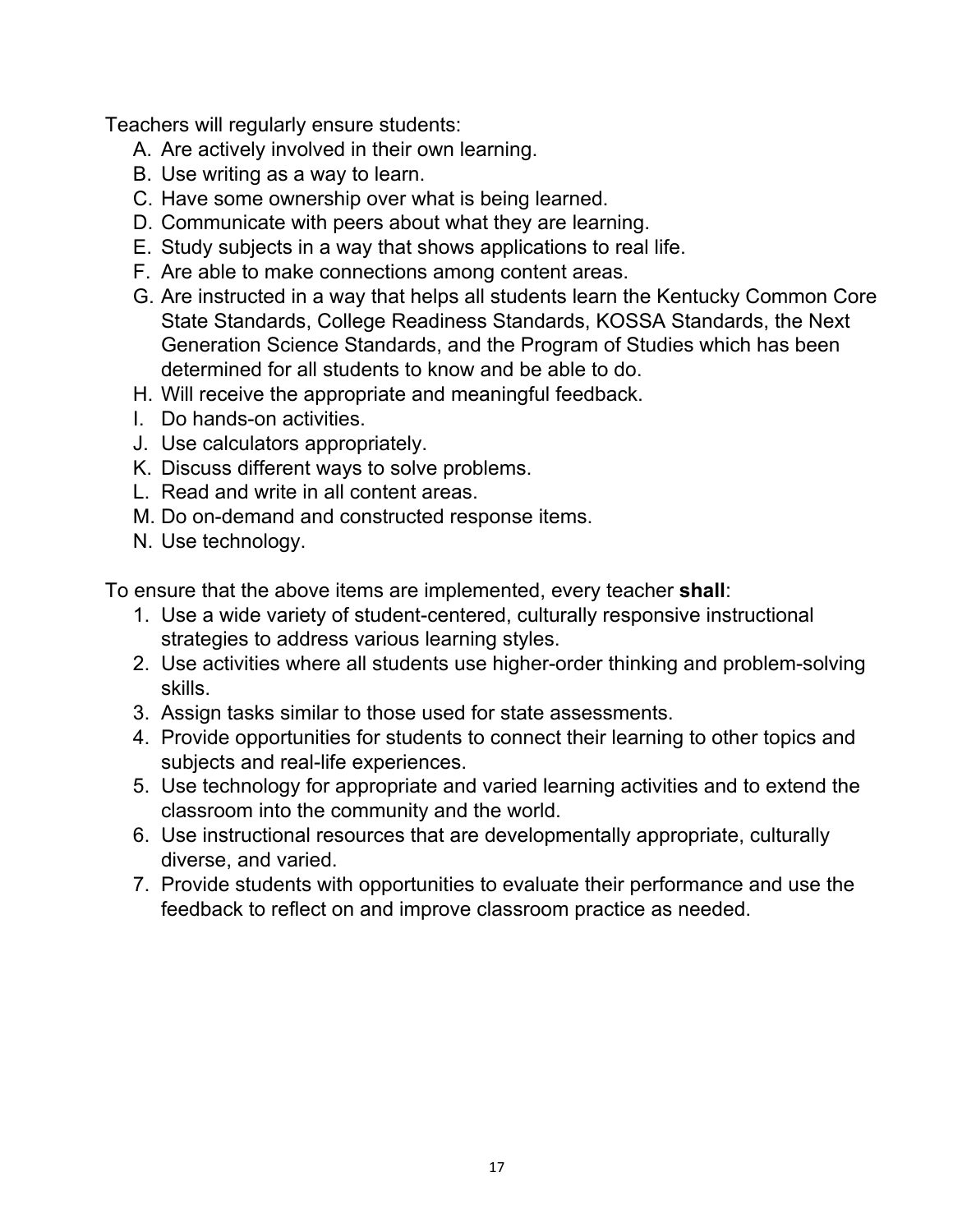# **ACADEMIC INFORMATION:**

# **Grading Policy**

- A syllabus will be distributed to students at the beginning of each course.
- Teachers will explain the grading system in each class and describe their policies in regard to cheating, homework, and make-up work.

# **Grading Scale**

- The following grading scale will be used in all regular classes:
	- o A=90-100
	- o B=80-89
	- o C=70-79
	- o D=60-69
	- o F=0-59

# **Grade Point Average Calculation**

- All regular (non-Advanced Placement "AP") classes are calculated on a 4.0 scale:
	- o A=4.0 points
	- o B=3.0 points
	- o C=2.0 points
	- o D=1.0 points
	- o F=0 points
- AP classes are calculated on a 5.0 scale to take into account the degree of difficulty of this level of class:
	- o A=5.0 points
	- o B=4.0 points
	- o C=3.0 points
	- o D=2.0 points
	- o F=0 points
- Both methods of grade point calculation will be used in determining GPA and class rankings.
- If two or more students have all A's and have taken the same number of weighted classes, those students will be recognized as having the same rank in class.
- Grade point averages are calculated quarterly.

# **Grade Reporting**

- Students and parents can access grades via the parent portal within the Infinite Campus website.
- Official grades are reported every 9 weeks. Each 9-week average is posted to a student's academic transcript and used for GPA calculation. Final averages are NOT used in GPA calculations.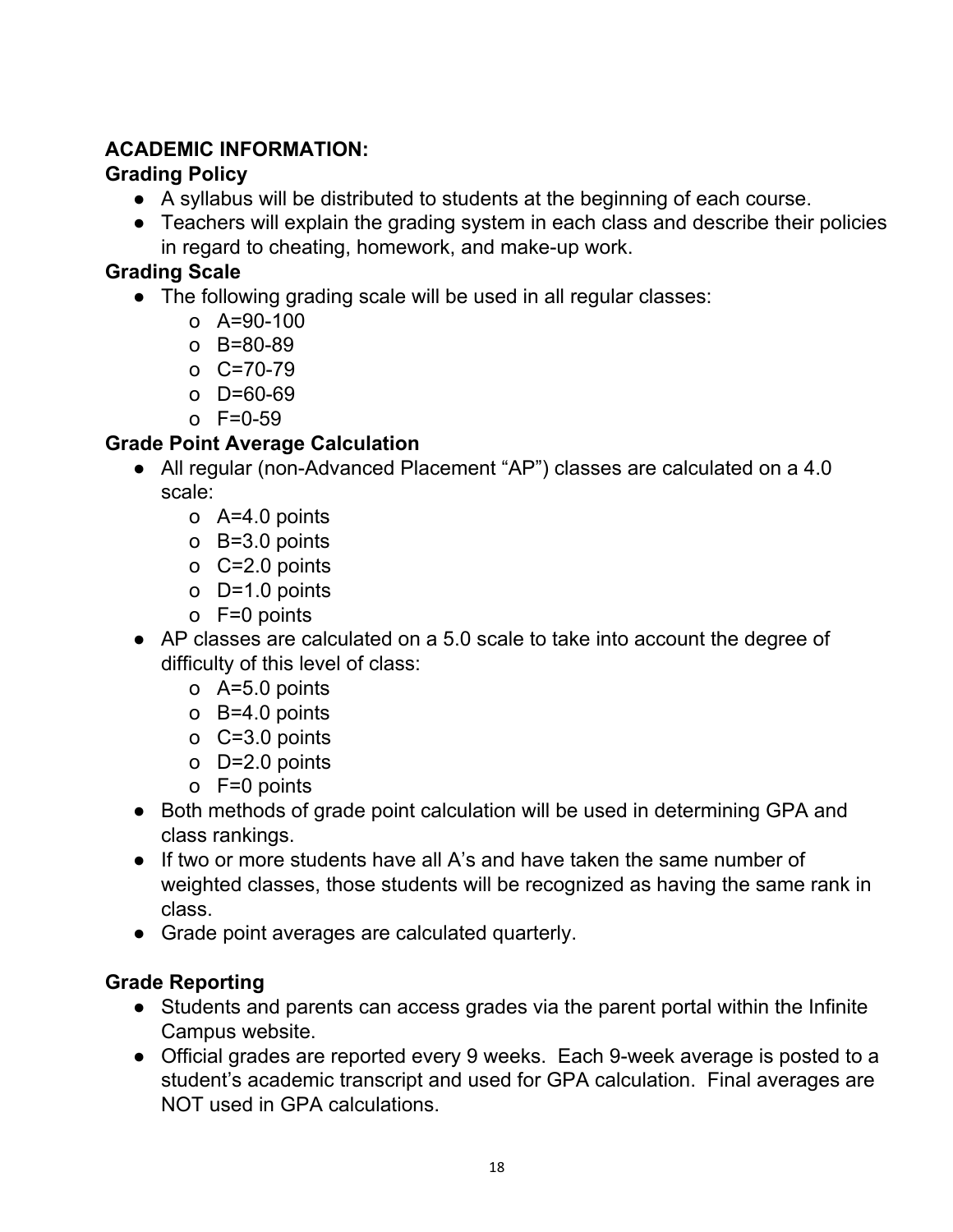• Students will personally receive all other midterm grade handouts. Grade reports will be personally given to students for  $1<sup>st</sup>$ ,  $2<sup>nd</sup>$ , and  $3<sup>rd</sup>$  quarter. Grade reports for  $4<sup>th</sup>$  quarter may be picked up at the end of the school year upon the school receiving full payment of any debt incurred by the student during the current or past school year(s).

# **8.0 ALIGNMENT WITH STATE STANDARDS, TECHNOLOGY UTILIZATION AND PROGRAM APPRAISAL**

Warren East shall organize all instructional and other activities, as well as technology, to be aligned with standards established in state laws and regulations, and in a manner that is consistent with the local school board policy. Warren East shall appraise all programs in a manner that is consistent with the local school board policy. Programs shall be appraised upon request of the school council by assigning the program appraisal to the appropriate ad hoc committee for completion and recommendation to the council. The school council policy shall also be consistent with the applicable indicators from the Standards and Indicators for Schools' Improvement.

# **9.0 CONSULTATION**

As a part of Article IV, in the WEHS By-Laws, one of the required functions of the council is to consult with the principal before the principal selects persons to be hired to fill other positions at the school.

Consultation shall include the following steps:

- A. Principal, the department head, and an assistant principal will review applications of candidates, review references, and set up interviews of candidates for vacant positions. Interviews will be scheduled on a mutually agreed upon time with the department head and the assistant principal.
- B. Principal will establish interviews for the position within the time frame permitted by the District Office and KDE.
- C. Interviewers or Principal may request additional applications for screening.
- D. All interviews will be conducted in a professional manner and interviewers will discuss the merits of each candidate prior to selection.
- E. If a quorum of the members of the school council is not available for the purpose of conducting consultation in the filling of a vacancy, the principal shall

conduct consultation with the council members who can attend.

The principal shall consider the discussion and any specific recommendations, but shall make the final selection him or herself. Either the principal alone or the committee by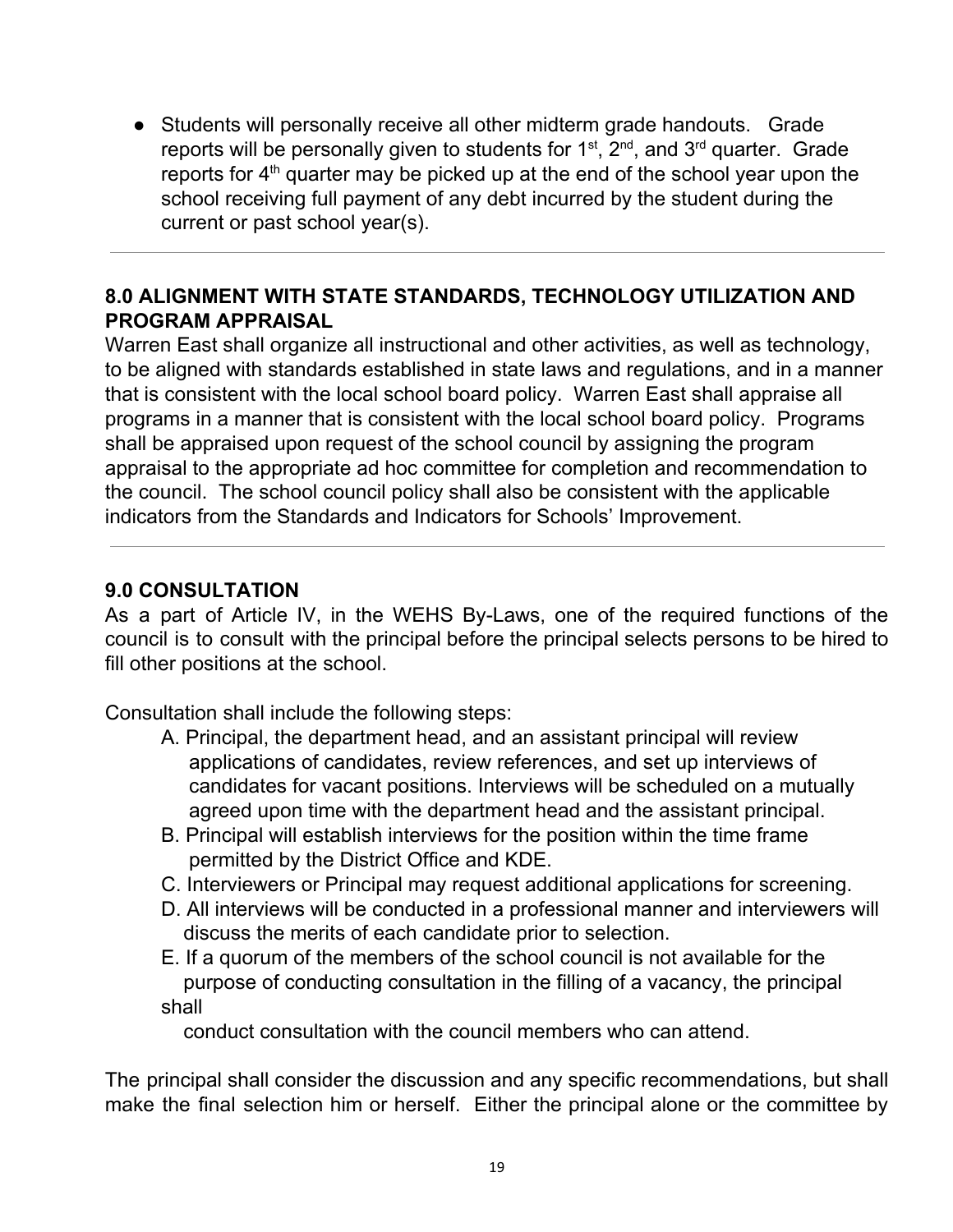consensus may ask the superintendent to provide additional applications for consideration for any vacancy.

#### **10.0 SCHOOL SCHEDULE**

The Warren East High School SBDM Council is responsible for the determination of the schedule of the school day, week, and seat time subject to the beginning and ending times of the school day and school calendar as established by the Warren County Board of Education.

The Council may propose changes in the type of schedule adopted by Warren East and an ad hoc committee established to look at a variety of schedule structures. Any proposed permanent changes to the structure of the class schedules will be shared with faculty/staff for discussion. The Council will make the final decision.

#### **11.0 SCHOOL SPACE**

Annually, the principal shall prepare a school space plan for the school day and present the plan to the school council. The principal shall implement the plan subsequent to the presentation to the council. The school council policy shall also be consistent with the applicable indicators from the Standards and Indicators for Improvement.

#### **12.0 ATHLETES AND PARTICIPATION**

Any Warren East High School student taking part in an athletic activity should be prepared to commit to the schedule of that activity.

Student-Athletes planning to participate in an athletic event, whether practice or competition, need to be in attendance for at least ½ of the school day of that event. Those not meeting this requirement will not be allowed to participate in that day's event. A 1/2 day is considered to be 3 class periods. Any student seeking exemption from this policy may submit a valid excuse, in writing, to either the principal or the athletic director. The request must be submitted prior to participation in that day's event.

Student-athletes must comply with all legal, district, and school policies and procedures regarding participation, including an annually completed and signed WEHS Athletic Code of Conduct document for each sport a student participates in. Codes of Conduct will be held on file by the WEHS Athletic Director or his or her designee.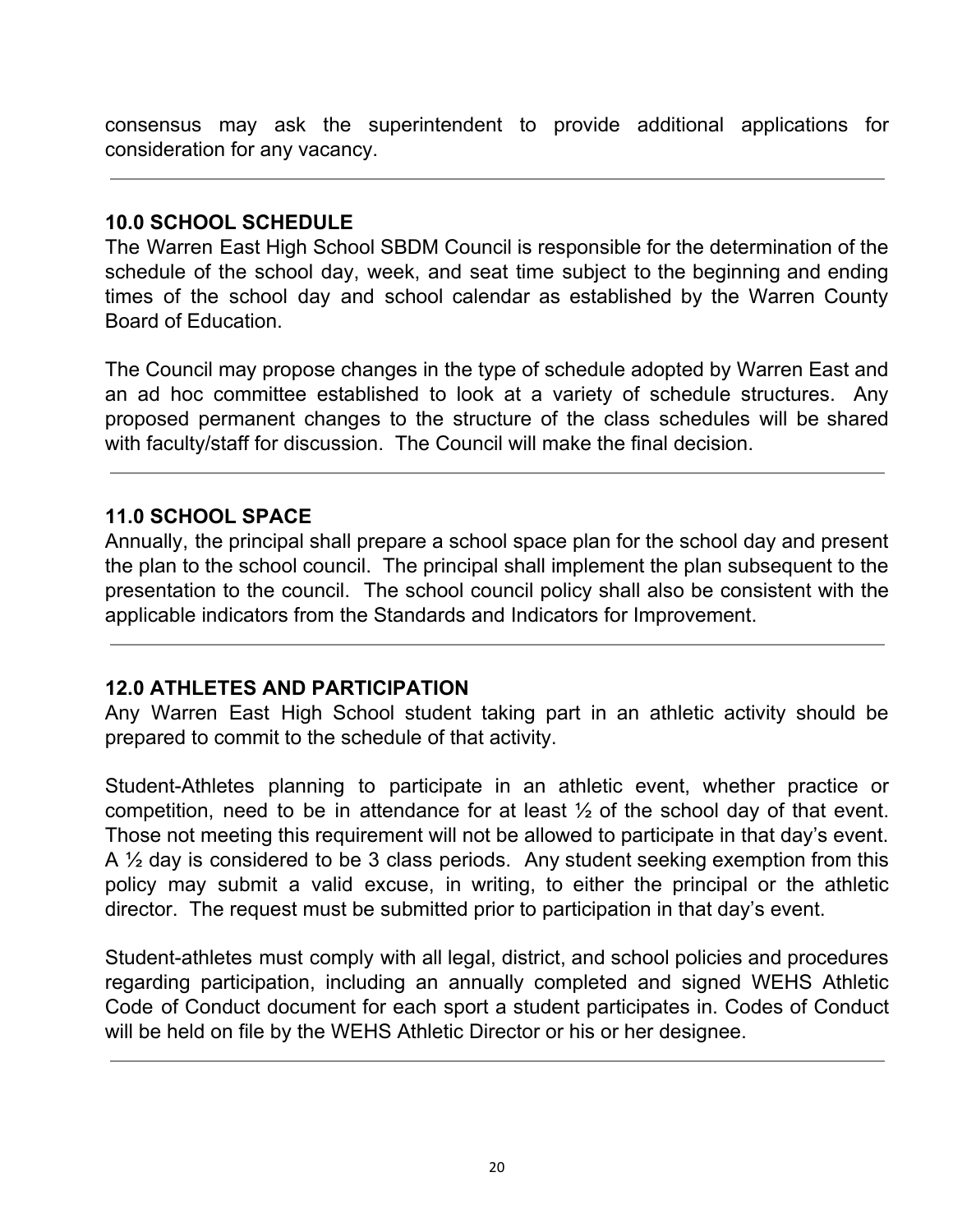#### **13.0 APEX**

Any Warren East High School student wishing to take a course not currently offered by the school will be given the opportunity to enroll in that course through the APEX program.

APEX may be utilized for students who are in need of credit recovery. Those students who are in need of credit recovery will make up the following amount of units based on their final averages:

Final Grade of 55-59—Student completes 1 unit of APEX Final Grade of 50-54—Student completes 2 units of APEX Final Grade of 45-49—Student completes 3 units of APEX Final Grade of 40-44—Student completes 4 units of APEX Final Grade of 0-39—Student completes 5 units of APEX

# **14.0 PHYSICAL FOR ATHLETIC PARTICIPATION POLICY**

In the below mentioned KHSAA Bylaw, Warren East High School's definition of "trying for a place," will be: Any student who attends any off-season workouts (open field, open gym, conditioning, Winter Program, or any voluntary workouts) will have a physical on file with the coach and Athletic Director. This physical will be completely and correctly filled out with a doctor's signature, parent permission, and student insurance.

# *KHSAA BYLAW 2. PHYSICAL EXAMINATION, PARENTAL CONSENT AND INSURANCE*

Sec.1) Physical Examination and Parental Consent Requirements

The Superintendent or Principal shall have each student who is trying for a place as a participant on an athletic team or cheerleading squad present a physician's certificate signed by a physician, physician's assistant, advanced registered nurse practitioner, or chiropractor if performed in the scope of practice (as defined in KRS Chapter 312) which shall state that he or she is physically for to participate without undue risk. The parent's consent for the child's participation and acknowledgement of receipt of the eligibility rules as promulgated by the Association and Kentucky Board of Education.

#### **Consequences:**

Any coach who **does not** follow this physical policy will be subject to the following consequences.

1<sup>st</sup> offense – written reprimand to be placed in permanent file followed by growth plan

2<sup>nd</sup> offense – Coach will be suspended for one week

3<sup>rd</sup> offense – Coach will be suspended for the year and will be subject to board of education penalties as well.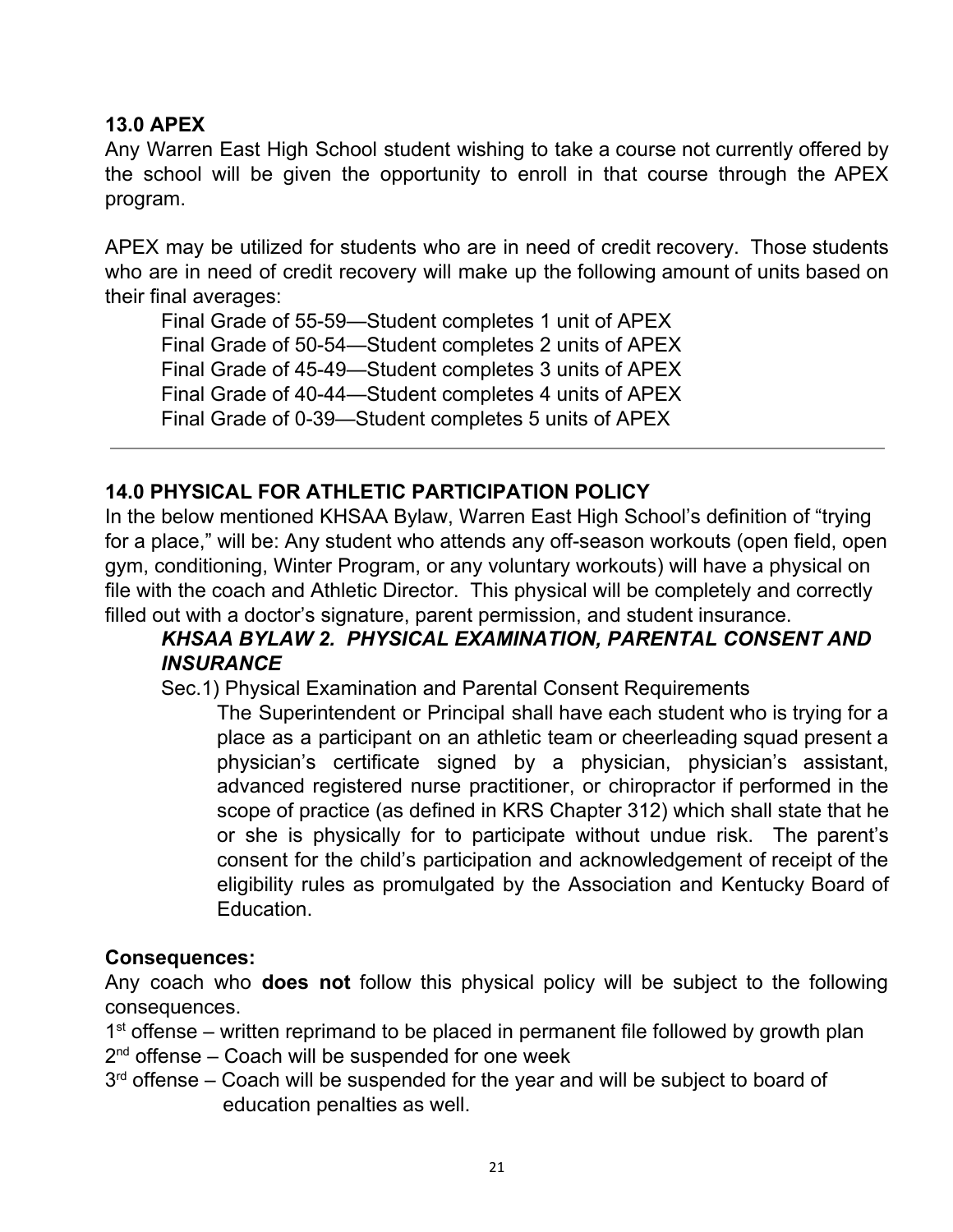#### **15.0 WRITING PROGRAM**

The School-Based Decision Making Council shall be responsible for approving and monitoring the school's writing program.

The Writing Policy at WEHS will offer opportunities for students to demonstrate complex writing and communication skills (reading, composition) may include, but not be limited to, the following:

- A. All teachers, regardless of content taught, must use various forms of writing including but not limited to: short writings to demonstrate learning, essay writing to demonstrate knowledge, and short answer forms to demonstrate understanding.
- B. Students will use research-based writing to express career and college-related interests.
- C. All teachers, regardless of content taught, will use small group learning opportunities to create oral presentations within the classroom and broader, school-based audiences.
- D. Large group learning opportunities in complex communication will be used to assist with listening, audience-based learning skills.
- E. All teachers regardless of content taught will have student create multimedia projects (Prezi, Movie-maker, Blogster, PowerPoint, etc.) to communicate ideas for publication.
- F. All teachers will offer opportunities for self-assessment writing to reflect within the classroom setting feedback for peers and teachers.
- G. The utilization of technology to store and share writing within ethical standards of media practice.

Evidence of writing will be placed in the individual student Google accounts.

#### **16.0 COMMITTEES**

#### **Standing Committees**

A Standing Committee is an established Committee that has a recurring advisory role to the SBDM. Standing Committees are established at the behest of the SBDM and will continue its role until dissolved by the SBDM. A Standing Committee's jurisdiction will be set by the SBDM, as well as its composition and member selection process. It is *recommended* that there be at least one parent member on each Standing Committee; other parties such as administrators and possibly students (in a non-voting capacity) would provide valuable insight on each Committee and are invited to have representation on each Standing Committee. All Committees are considered to be Standing Committees unless specifically designated otherwise.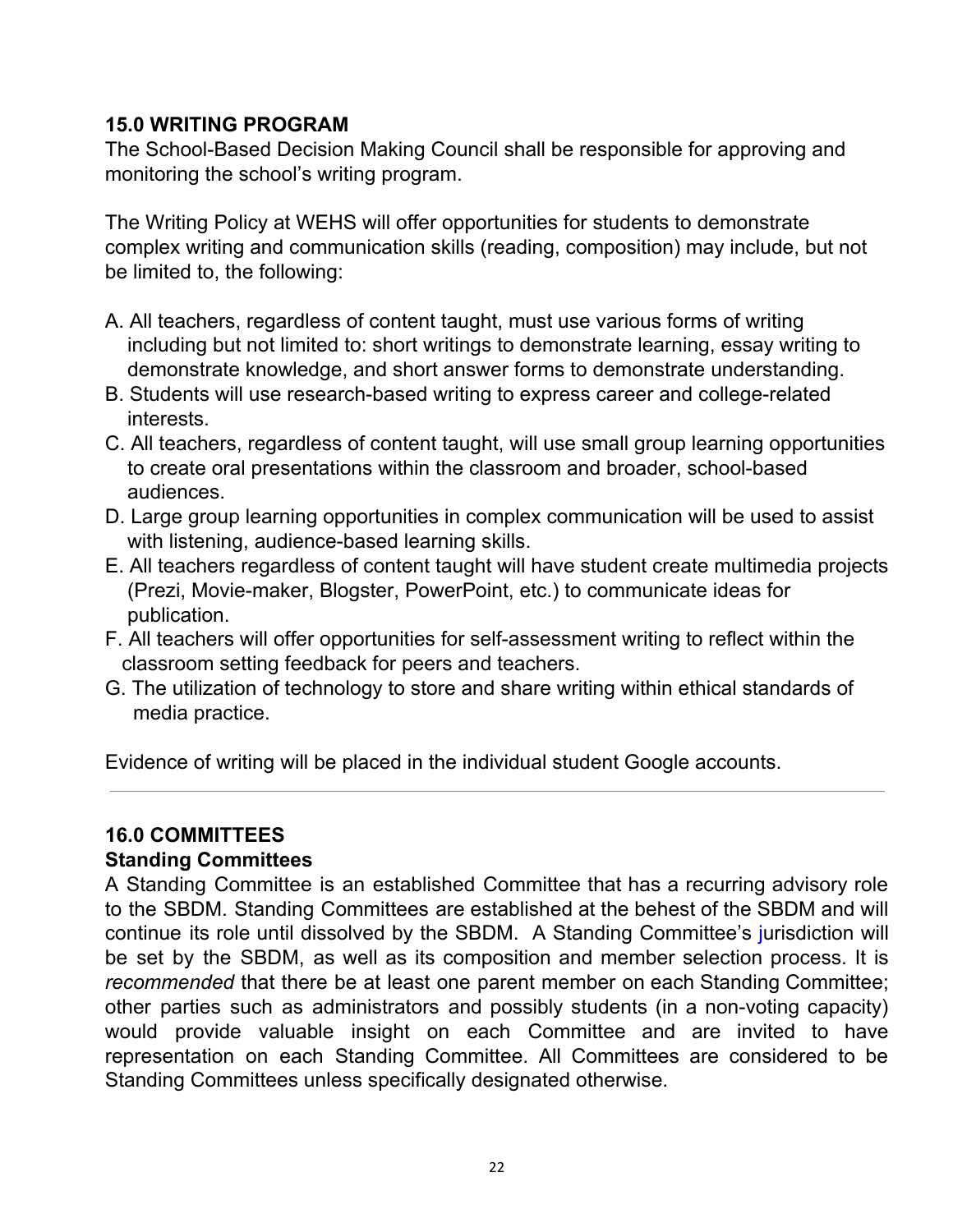#### **Ad Hoc Committees**

Due to the nature of their business, AD Hoc Committees have a limited scope, a specific duration and meeting criteria. AD Hoc committees are formed on a need basis by the SBDM. Similar to Standing Committees, the jurisdiction, composition and member selection process will be determined by the SBDM when it becomes necessary to convene an AD Hoc Committee. If an ad hoc Committee needs to complete its work quickly, the SBDM may appoint members to the Committee immediately or designate a person to do so. Appointed members will have the option to decline.

## **First Committee Meeting**

At the first meeting any standing or ad hoc committee, the committee will:

- Elect a Secretary.
- Elect a Chairperson.
- Designate a regular meeting schedule with dates, times, and place.
- Read Committee roles and responsibilities and any extra SBDM directives and outline a timeline of goals/activities for the coming school.
- Must follow the open records act.

After the meeting, the Committee Chair will report all these decisions to the Council Chair by submitting a copy of the committee minutes to the SBDM.

#### **17.0 SAFETY**

Warren East High School administration along with parents, teachers, and other staff members will collaboratively develop the school's emergency management plan to develop and document efforts to prevent, prepare for, and respond to emergencies.

The plan will include, but not limited to:

- 1. Primary and Secondary evacuation routes, which will be posted in every room.
- 2. Safe weather zones that have been reviewed by fire marshal/fire chief, which will be posted in every room.
- 3. Practices for students to follow in an earthquake.
- 4. Development of control measures for the school building, which may include:
	- a. Controlling access to exterior doors during the day.
	- b. Controlling front door access electronically or with a greeter.
	- c. Controlling access to individual rooms.
	- d. Requiring visitor check-in with ID and purpose provided.
	- e. Display of visitor badge on outer clothing.
- 5. Fire drills that are consistent with administrative regulations of the Department of Housing, Buildings, and Construction.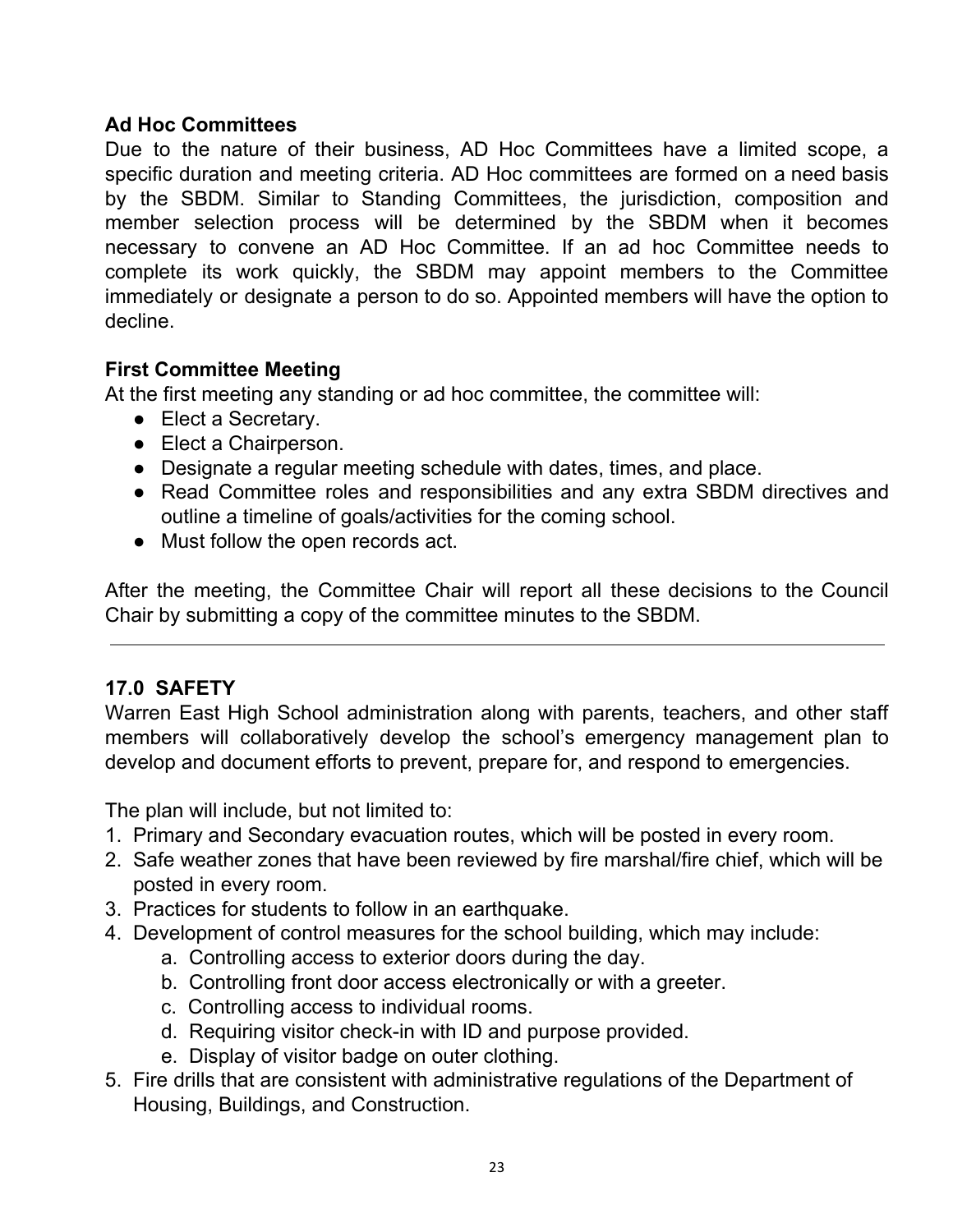6. Procedures for lockdown of the building and campus. Local law enforcement shall be invited to assist in establishing lockdown procedures.

Warren East High School will follow the aforementioned guidelines established by House Bill 354 to develop a School Emergency Plan. The School Council will review the policy annually in closed session. The principal will review this plan each year with the faculty prior to students entering the building for the first day of school.

## **18.0 ATHLETIC LETTERING**

The head coach shall recommend the members of his/her team who have met the requirements to earn an athletic letter. These recommendations shall be approved by the Athletic Director. The head coach shall provide the Athletic Director with documentation to verify the award of an athletic letter for every student athlete who meets the qualifications set forth in this recommendation from the head coach. Student athletes who meet the recommendations of this policy shall be awarded a letter for their recognition. Subsequent awards shall be recognized with the presentation of a bar for their jacket.

Requirements to earn an Athletic Letter

- 1. *Varsity Status*—A student athlete shall qualify for an athletic letter on the basis of his/her participation in a sport at the varsity level.
- 2. *Attendance*—A student athlete shall attend all practices and games associated with his/her sport. Student athletes will be permitted two (2) excused absences per season approved by the head coach PRIOR to the absence. The student athlete must complete the season as a team member in good standing.
- 3. *Sportsmanship*—A student athlete represents Warren East High School and the Warren East community and shall conduct him/herself in such a manner that s/he is a positive representation of Warren East High School at all times. Failure to display appropriate sportsmanship at all times shall disqualify a student athlete from consideration for the award of an athletic letter.
- 4. *Training Rules*—A student athlete shall adhere to all school and sport training rules at all times.
- 5. *Participation*—A student athlete will participate in a minimum of 40% of all opportunities to compete at the varsity level measured by the rules of that sport (ie. Quarters, matches, games or meets).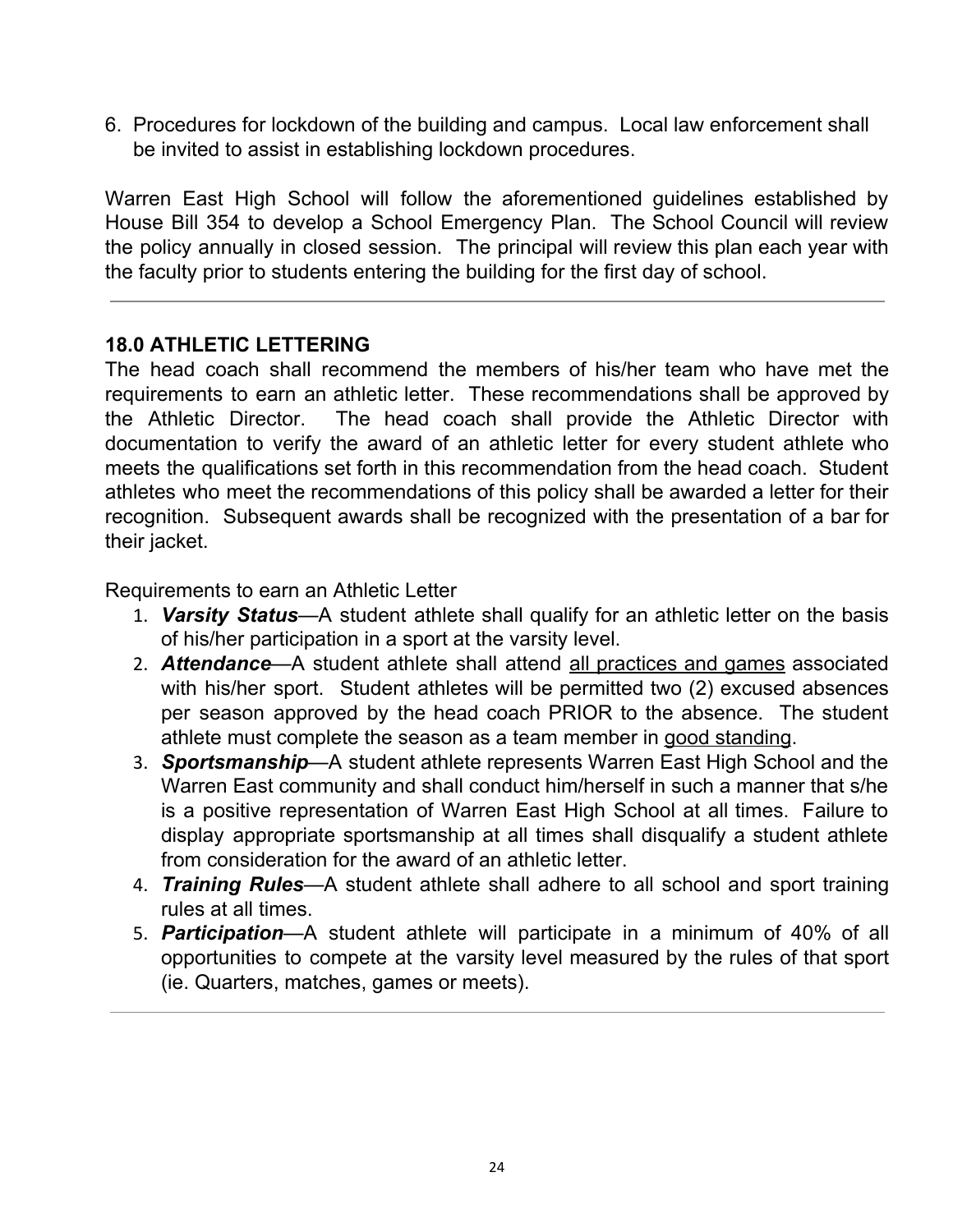#### **19.0 COACHING STAFF**

It will be the policy, within the athletic department, that all sports will have a coaching staff member of the same sex, of said sport. Female only sports will have at least one female member on the coaching staff while male sports will have at least one male member on the coaching staff at all times.

If the head coach is unable to find someone to fill the position the administration may appoint someone in order to ensure the safety and supervision of the student athletes.

## **20.0 HONORING CONTRIBUTORS TO WARREN EAST HIGH SCHOOL**

Persons or organizations wishing to honor a past supporter of WEHS, who meet the criteria, must follow the procedures set by this policy.

#### **One or more criteria must be met:**

- **-** Person began the program.
- Sport will/would be identified with the honoree.
- Person was instrumental in moving the program to high achievement.
- Person displayed "highest" ideals as a participant/coach/sponsor.
- Person had an integral role in developing Warren East High School and its programs.

#### **Procedures:**

All nominations will be submitted to Warren East High School SBDM Council in writing.

The nominations will include:

-Name of individual

- -Rationale for the 'honor' including supporting documents.
- -Dates of service to Warren East High School.
- -Other pertinent information concerning the request.

The Warren East High School SBDM Council will consider the request. The Council may verify information submitted, ask for additional information, and/or request further documentation pertaining to the request. The Warren East High School SBDM Council will either deny or approve the request. The requests that the Council approve will be forwarded to the Warren County Board of Education for their approval. The Warren County Board of Education is the final authority on allowing the requests.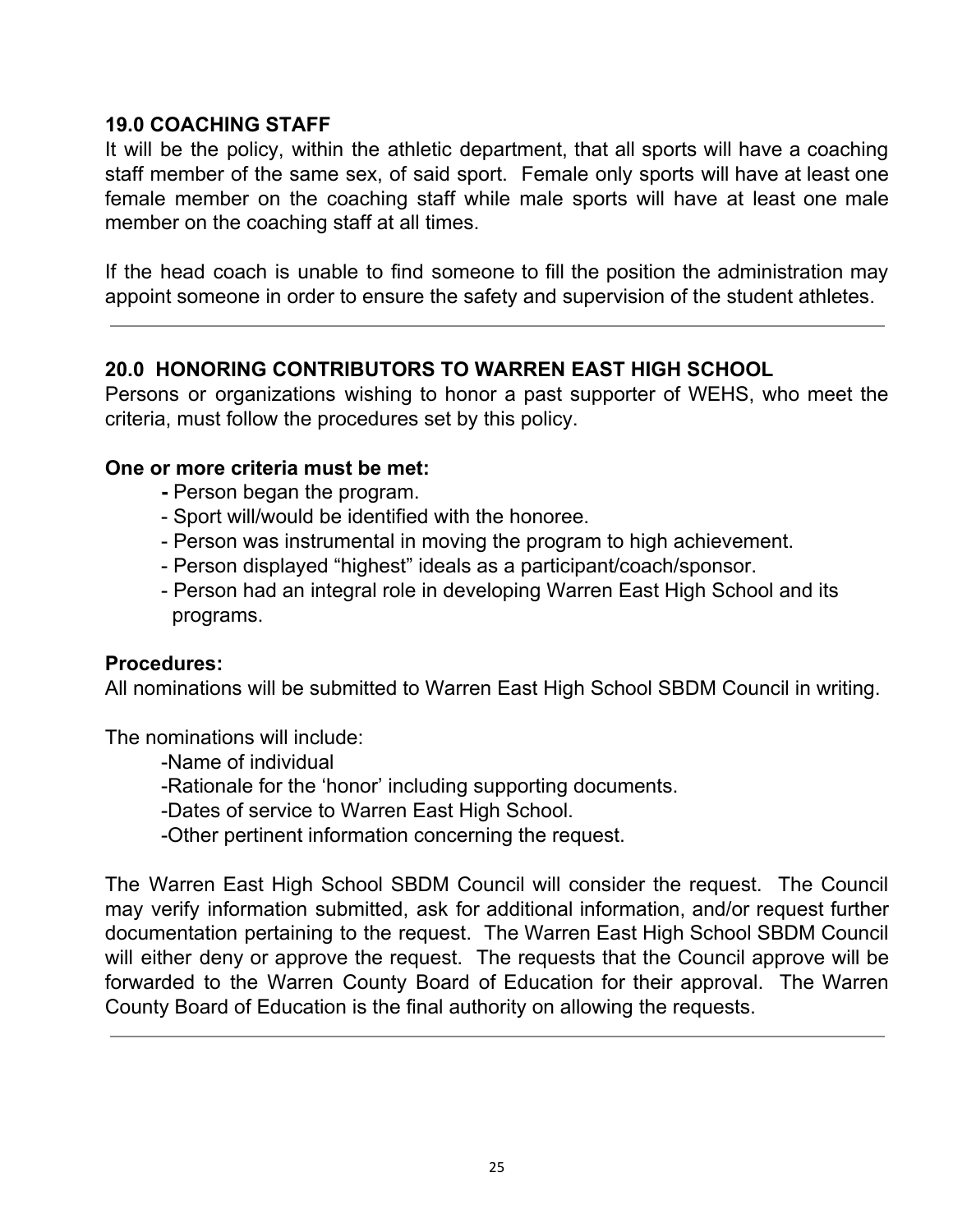#### **21.0 CHAMPIONSHIP RINGS**

Rings will be bought for state champions. This will govern all team sports and individual sports. This will not apply to individuals who win state in an individual event unless approved by administration to do so.

Ex. Rings will be bought for state individual cross country winners, archery winners, etc., but not for individual track event winners, swim event winners, etc. If Warren East High School has the funds available, the school will do everything to pay for them out of athletic/school funds, but we may need to ask for help from a booster club and/or donors. Rings will only be bought for champions, and not runner-ups, unless a vote is requested. Rings will **not** be bought for district titles, region titles, or individual tournament titles. This will be the policy for KHSAA sponsored events only.

#### **22.0 BRING YOUR OWN DEVICE POLICY** *(Adopted August 17, 2020)* **Purpose**

Warren East High School students are striving to meet 21st century standards in alignment with the ever changing, technological world. We want each of our students to be safe, savvy, and social digital learners. This plan allows for students to use their personally-owned devices (PODs) as an instructional tool during the school day. Students are permitted to bring their personal device to school for instructional use as long as they stay in compliance with the guidelines outlined below and within the WEHS Student Handbook and Warren County Acceptable Use Policy.

Warren East is in compliance with the Children's Internet Protection Act (CIPA) to ensure the safety of our students while using the internet. We utilize a web content filtering solution as well as the Kentucky Department of Education firewall. You may read WCPS' full Acceptable Use Policy, as it is the governing policy that the following policies are taken from, here: <https://bit.ly/WCPSAUP>.

#### **Allowed Devices:**

In order to provide for the best learning experience and protect the security of the school's network, the following devices are the only allowed devices: iPads or iPad minis running iOS 11 or above, Android devices capable of running GSuite apps, cell phones (Apple, Android, or Google OS), as well as Chromebooks and Apple laptops. Chromebooks and Apple laptops are preferred over mobile devices such as cell phones as they are not recommended for a short or long-term remote learning environment. Windows devices are also acceptable but must meet the following criteria:

1. The device must have an antivirus software enabled. (Windows 10 devices have built-in antivirus software.)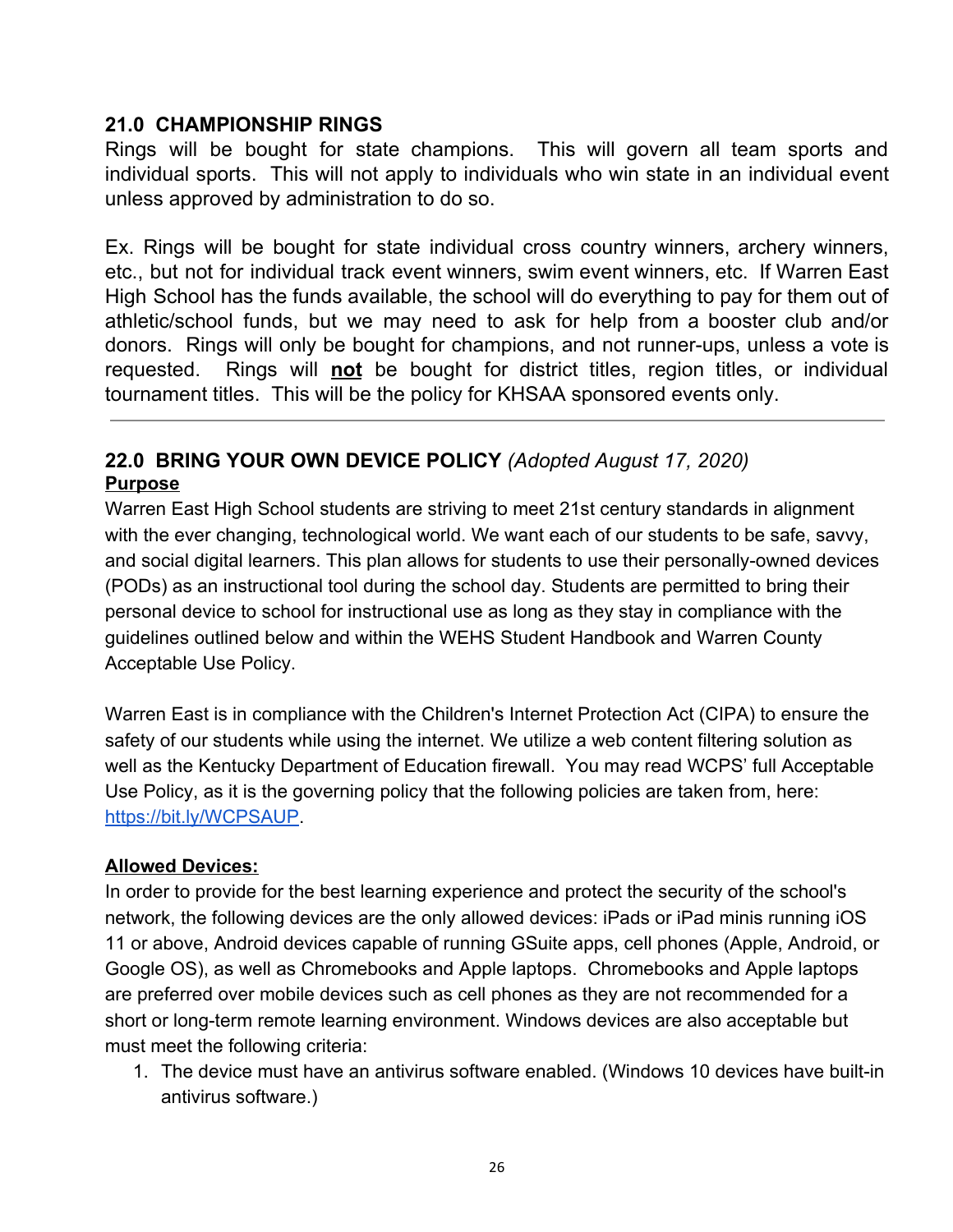2. It must be Windows 8.1 or newer (8.1 and 10 are the only MS OS's still receiving security patches).

#### *Gaming devices are not approved devices.*

# **Lost, Damaged and/or Stolen Devices**

**Warren East High School and Warren County School are not responsible for any lost, damaged, and/or stolen personal devices.** Students are strongly encouraged to use protective coverings for their devices.

# **Usage Charges**

Warren East High School is not responsible for any data charges that your account may accrue while using a device at school. Students are encouraged to utilize our free wireless network instead of any data plan.

Personal devices will be connected to the Warren County Schools filtered network. *Students should not use data services at school.* Warren East High School will not guarantee wireless capabilities on a daily basis due to unforeseen technical issues that may occur.

# **Teacher Rights/Responsibilities:**

Each teacher has the discretion to allow the use of personal devices in the classroom. Warren East High School (all faculty) retains the right to collect, examine, and/or search any device for the following reasons:

- Suspicion of causing technology/network problems such as virus or Trojan.
- Suspicion of a violation of the student code of conduct (inappropriate use, harassment, academic dishonesty, or misrepresentation of information). Students will be required to provide any password to unlock the device. Refusal to do so will result in disciplinary action.

# **Student Guidelines**

Students using personal devices must adhere to the Warren County Student Code of Conduct, Warren County Schools Student Handbook, Warren County Schools Acceptable Use Policy, and the Warren East High School Acceptable Use Policy for Personally-Owned Devices.

Personally Owned Devices will remain on silent or turned off and in the student's possession unless directed otherwise by the teacher. Devices may not be used to cheat on tests, quizzes or assignments. Students may not use devices for making phone calls or texting during instructional time. Students may not use the personal device to record or post images, video or audio of other students, faculty and/or other persons on school grounds. Any device that is not on silent, or becomes a distraction, without permission can be taken by the teacher/staff and turned in to the principal.